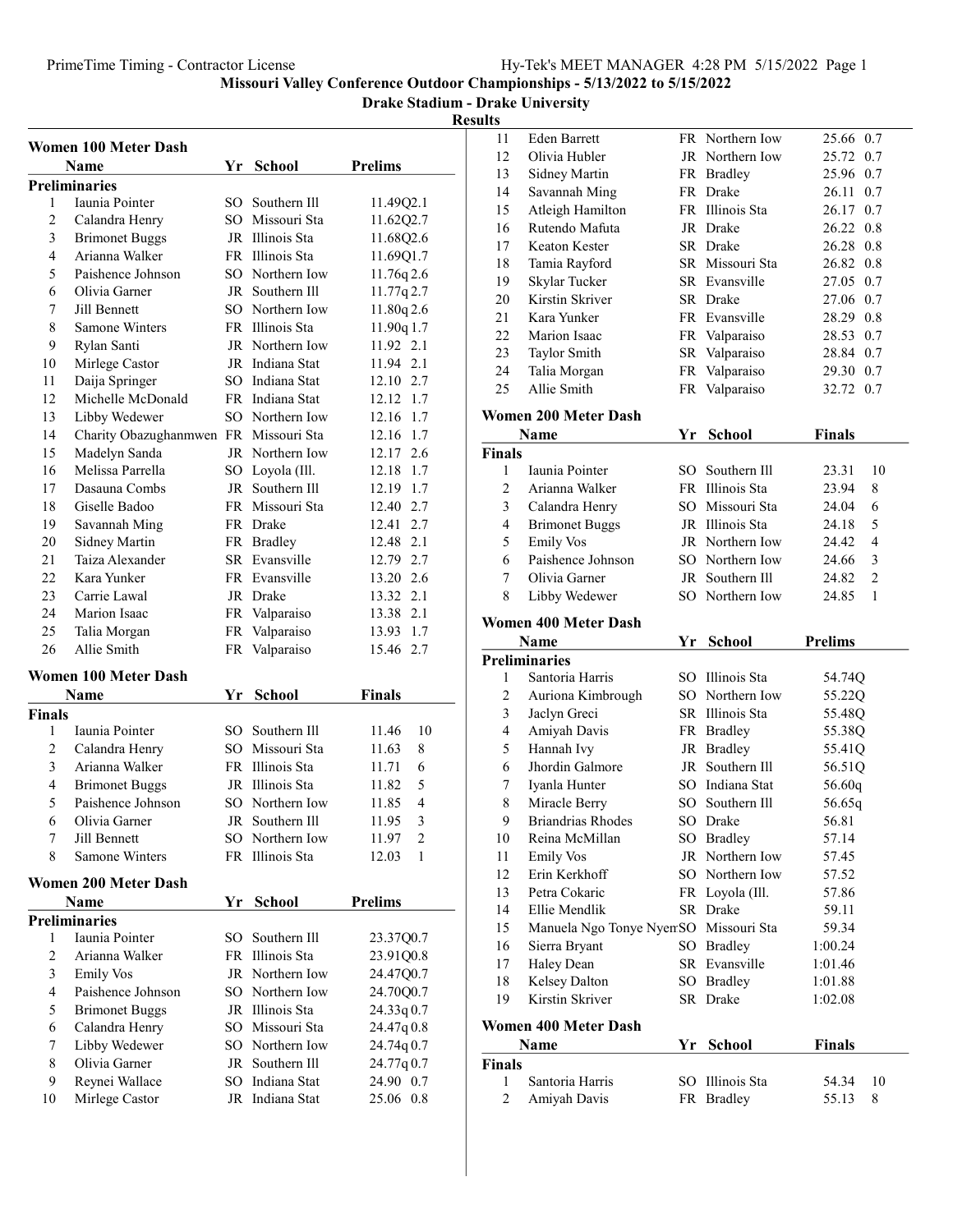Drake Stadium - Drake University Results

| Finals  (Women 400 Meter Dash) |                            |          |                 |                                    |  |  |
|--------------------------------|----------------------------|----------|-----------------|------------------------------------|--|--|
|                                | Name                       |          | Yr School       | <b>Finals</b>                      |  |  |
| 3                              | Hannah Ivy                 |          | JR Bradley      | 55.65<br>6                         |  |  |
| 4                              | Iyanla Hunter              |          | SO Indiana Stat | 56.10<br>5                         |  |  |
| 5                              | Jaclyn Greci               |          | SR Illinois Sta | 4<br>56.21                         |  |  |
| 6                              | Miracle Berry              |          | SO Southern Ill | 56.72<br>3                         |  |  |
| 7                              | Auriona Kimbrough          |          | SO Northern Iow | $\overline{c}$<br>57.40            |  |  |
| 8                              | Jhordin Galmore            |          | JR Southern Ill | 57.51<br>1                         |  |  |
|                                | Women 800 Meter Run        |          |                 |                                    |  |  |
|                                | Name                       | Yr       | School          | <b>Prelims</b>                     |  |  |
|                                | <b>Preliminaries</b>       |          |                 |                                    |  |  |
| 1                              | Rachel Hickey              |          | JR Illinois Sta | 2:10.73Q                           |  |  |
| $\overline{c}$                 | Julia Nielsen              |          | SO Bradley      | 2:12.51Q                           |  |  |
| 3                              | Wilma Nielsen              |          | SO Bradley      | 2:13.16Q                           |  |  |
| $\overline{4}$                 | Maddi Exline               |          | JR Illinois Sta | 2:10.81Q                           |  |  |
| 5                              | Tiana LoStracco            |          | SO Bradley      | 2:13.06Q                           |  |  |
| 6                              | Sierra Williams            |          | SO Missouri Sta | 2:13.28Q                           |  |  |
| 7                              | Sophia Jungling            |          | FR Northern Iow | 2:11.02q                           |  |  |
| 8                              | Edna Dar                   |          | JR Missouri Sta | 2:13.25q                           |  |  |
| 9                              | Audrey Harrod              |          | SR Illinois Sta | 2:13.72                            |  |  |
| 10                             | Claudrice McKoy            |          | JR Missouri Sta | 2:14.48                            |  |  |
| 11                             | Lucie Grandjean            |          | FR Illinois Sta | 2:16.47                            |  |  |
| 12                             | Kelly Andrews              |          | FR Loyola (Ill. | 2:19.63                            |  |  |
| 13                             | Maranda Donahue            |          | SR Valparaiso   | 2:20.12                            |  |  |
| 14                             | Iris Hertting              |          | JR Drake        | 2:20.51                            |  |  |
| 15                             | Brianna Nieset             |          | FR Southern Ill | 2:24.17                            |  |  |
| 16                             | Sam Weldon                 |          | SR Evansville   | 2:25.09                            |  |  |
| 17                             | Brianna Splaine            |          | FR Valparaiso   | 2:26.01                            |  |  |
| 18                             | Emma Boebinger             |          | JR Evansville   | 2:52.52                            |  |  |
| 19                             | Kaitlyn Sansone            |          | FR Evansville   | 2:54.85                            |  |  |
|                                | <b>Women 800 Meter Run</b> |          |                 |                                    |  |  |
|                                | Name                       | Yr       | <b>School</b>   | <b>Finals</b>                      |  |  |
| Finals                         |                            |          |                 |                                    |  |  |
| 1                              | Julia Nielsen              |          | SO Bradley      | 2:04.79<br>10                      |  |  |
| $\mathfrak{2}$                 | Wilma Nielsen              | SO.      | <b>Bradley</b>  | 2:06.82<br>8                       |  |  |
| 3                              | Rachel Hickey              |          | JR Illinois Sta | 6<br>2:07.08                       |  |  |
| 4                              | Tiana LoStracco            | SO       | <b>Bradley</b>  | 5<br>2:09.07                       |  |  |
| 5                              | Sophia Jungling            | FR       | Northern Iow    | $\overline{\mathbf{4}}$<br>2:11.57 |  |  |
| 6                              | Sierra Williams            |          | SO Missouri Sta | 2:12.06<br>3                       |  |  |
| 7                              | Edna Dar                   |          | JR Missouri Sta | $\overline{c}$<br>2:14.35          |  |  |
| 8                              | Maddi Exline               |          | JR Illinois Sta | 2:16.18<br>1                       |  |  |
|                                | Women 1500 Meter Run       |          |                 |                                    |  |  |
|                                | Name                       |          | Yr School       | <b>Prelims</b>                     |  |  |
|                                | <b>Preliminaries</b>       |          |                 |                                    |  |  |
| 1                              | Rachel Hickey              | JR       | Illinois Sta    | 4:33.48Q                           |  |  |
| 2                              | Kayla Schiera              | SR       | Southern Ill    | 4:34.78Q                           |  |  |
| 3                              | Anneka Murrin              | SR       | Loyola (Ill.    | 4:40.01Q                           |  |  |
| $\overline{4}$                 | Wilma Nielsen              | SO       | <b>Bradley</b>  | 4:33.54Q                           |  |  |
| 5                              | Claire Hengesbaugh         | JR       | Loyola (Ill.    | 4:35.01Q                           |  |  |
| 6                              | Maddi Exline               | JR       | Illinois Sta    | 4:40.59Q                           |  |  |
| 7                              | Sierra Williams            | $SO_{-}$ | Missouri Sta    | 4:34.00Q                           |  |  |
| 8                              | Edna Dar                   |          | JR Missouri Sta | 4:35.39Q                           |  |  |
| 9                              | Lucie Grandjean            |          | FR Illinois Sta | 4:40.84Q                           |  |  |
|                                |                            |          |                 |                                    |  |  |

| 10 | Emilie Meyer       |          | FR Drake        | 4:34.87q |
|----|--------------------|----------|-----------------|----------|
| 11 | Paige Holub        |          | JR Northern Iow | 4:34.91q |
| 12 | Claire Ayers       |          | JR Southern Ill | 4:38.90q |
| 13 | Alice Narciso      |          | FR Bradley      | 4:40.44  |
| 14 | Ashley Rolewicz    |          | JR Missouri Sta | 4:40.57  |
| 15 | Anastasia Kirillov |          | SO Drake        | 4:40.96  |
| 16 | Barbara Vrhovac    |          | SO Drake        | 4:41.75  |
| 17 | Josie Brown        | JR       | Southern Ill    | 4:43.06  |
| 18 | Grace Aurand       |          | SO Valparaiso   | 4:44.17  |
| 19 | Fran Hendrickson   | $SO_{-}$ | Loyola (Ill.    | 4:44.41  |
| 20 | Sydney Schaffer    | SO.      | Northern Iow    | 4:46.27  |
| 21 | Maranda Donahue    |          | SR Valparaiso   | 4:47.48  |
| 22 | Olivia Harp        | SO       | Bradley         | 4:56.38  |
| 23 | Bella Evan-Cook    | SO.      | Drake           | 5:00.25  |
| 24 | Sydney Matusik     |          | SR Southern Ill | 5:01.07  |
| 25 | Sam Weldon         |          | SR Evansville   | 5:08.51  |
| 26 | Brianna Splaine    |          | FR Valparaiso   | 5:13.68  |
| 27 | Ansley Bailey      | FR       | Southern Ill    | 5:18.42  |
| 28 | Kaitlynn Leady     |          | SO Valparaiso   | 5:19.85  |
| 29 | Ellie Stewart      | SO.      | Evansville      | 5:40.40  |
| 30 | Claire Griffy      |          | SR Evansville   | 7:01.24  |
|    |                    |          |                 |          |

# Women 1500 Meter Run

|                | Name                 | Yr   | School          | <b>Finals</b> |                |
|----------------|----------------------|------|-----------------|---------------|----------------|
| <b>Finals</b>  |                      |      |                 |               |                |
| 1              | Wilma Nielsen        |      | SO Bradley      | 4:23.60       | 10             |
| $\overline{c}$ | Rachel Hickey        |      | JR Illinois Sta | 4:23.81       | 8              |
| 3              | Anneka Murrin        |      | SR Loyola (Ill. | 4:27.06       | 6              |
| $\overline{4}$ | Lucie Grandjean      |      | FR Illinois Sta | 4:29.49       | 5              |
| 5              | Sierra Williams      | SO.  | Missouri Sta    | 4:29.75       | $\overline{4}$ |
| 6              | Maddi Exline         |      | JR Illinois Sta | 4:29.87       | 3              |
| 7              | Kayla Schiera        |      | SR Southern Ill | 4:29.91       | $\overline{c}$ |
| 8              | Claire Hengesbaugh   |      | JR Loyola (Ill. | 4:30.08       | 1              |
| 9              | Edna Dar             |      | JR Missouri Sta | 4:30.44       |                |
| 10             | Emilie Meyer         |      | FR Drake        | 4:37.60       |                |
| 11             | Paige Holub          |      | JR Northern Iow | 4:39.47       |                |
| 12             | Claire Ayers         |      | JR Southern Ill | 4:48.87       |                |
|                | Women 5000 Meter Run |      |                 |               |                |
|                | Name                 | Yr   | <b>School</b>   | <b>Finals</b> |                |
| <b>Finals</b>  |                      |      |                 |               |                |
| 1              | Kathleen Simms       |      | JR Loyola (Ill. | 16:31.23      | 10             |
| $\overline{c}$ | Jocelyn Quiles       | SR - | Indiana Stat    | 16:41.27      | 8              |
| 3              | Ashley Maguire       |      | FR Bradley      | 16:46.17      | 6              |
| 4              | Nicola Jansen        |      | FR Bradley      | 16:49.59      | 5              |
| 5              | Sophia McDonnell     |      | SO Bradley      | 16:55.53      | $\overline{4}$ |
| 6              | Nora Wollen          |      | FR Loyola (Ill. | 16:56.88      | 3              |
| 7              | Rachel Anderson      | JR   | Southern Ill    | 17:00.52      | $\overline{2}$ |
| 8              | Caroline Meyers      |      | JR Illinois Sta | 17:03.16      | 1              |
| 9              | Anna Lowry           |      | SR Evansville   | 17:03.32      |                |
| 10             | Claire Fuhlhage      |      | JR Illinois Sta | 17:06.22      |                |
| 11             | Tarynn Cullings      |      | SR Loyola (Ill. | 17:19.11      |                |
| 12             | Josie Brown          |      | JR Southern Ill | 17:29.86      |                |
| 13             | Ailey Mitchell       | SO.  | Illinois Sta    | 17:31.51      |                |
| 14             | Tyla Lumley          |      | FR Drake        | 17:34.24      |                |
| 15             | <b>Shelby Palmer</b> |      | JR Missouri Sta | 17:34.31      |                |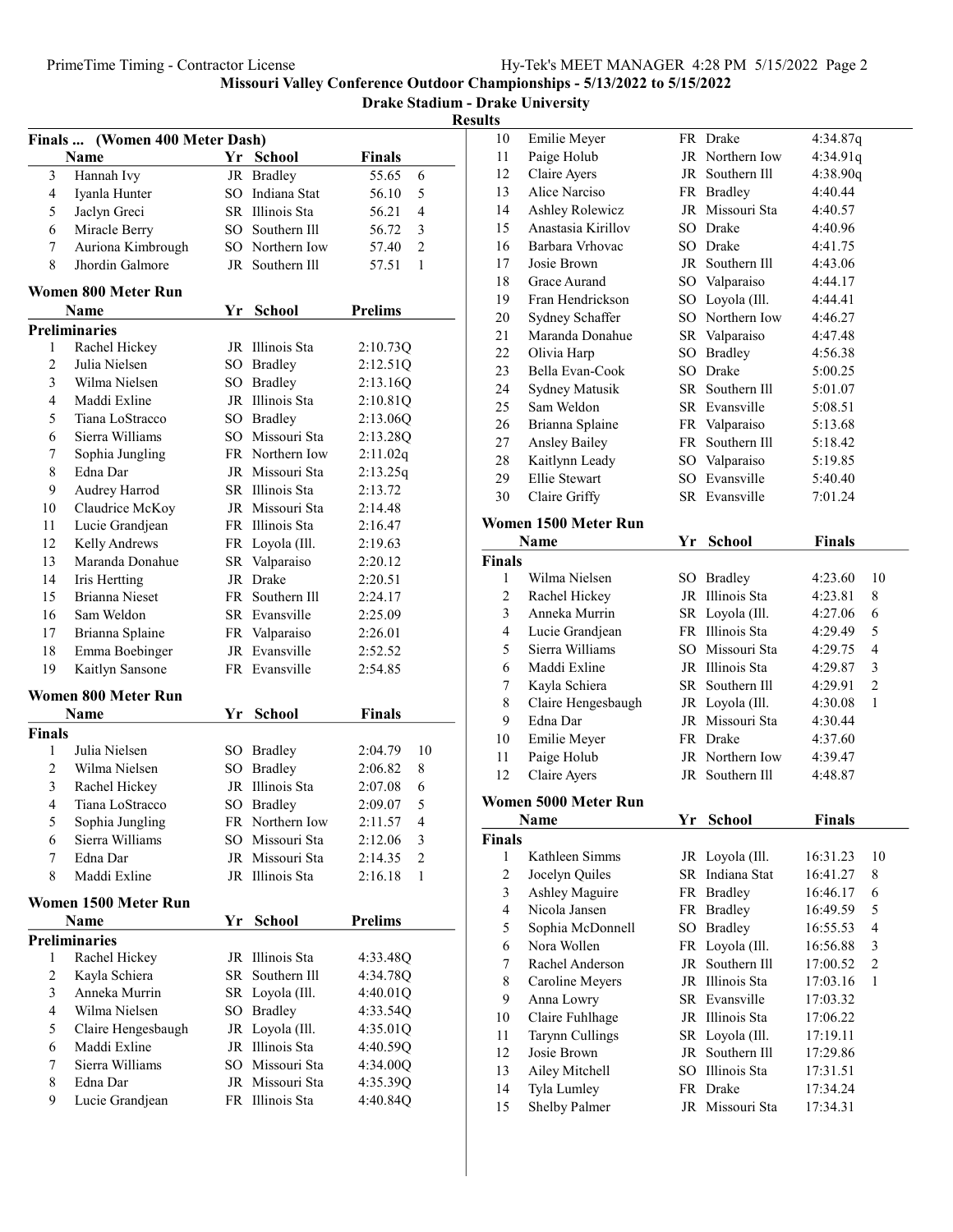Drake Stadium - Drake University

Resul

| Finals  (Women 5000 Meter Run) |                                |    |                 |                            |  |
|--------------------------------|--------------------------------|----|-----------------|----------------------------|--|
|                                | Name                           |    | Yr School       | <b>Finals</b>              |  |
| 16                             | Grace Aurand                   |    | SO Valparaiso   | 17:35.57                   |  |
| 17                             | Grace Kuhn                     | FR | Loyola (Ill.    | 17:38.81                   |  |
| 18                             | Elizabeth Aho                  | SR | Loyola (Ill.    | 17:43.09                   |  |
| 19                             | Mia Rampton                    | JR | Northern Iow    | 17:44.28                   |  |
| 20                             | Jill Vonnahme                  |    | JR Northern Iow | 17:50.13                   |  |
| 21                             | Isabelle Schaffer              |    | SO Northern Iow | 18:08.76                   |  |
| 22                             | Anna Knueve                    |    | FR Drake        | 18:14.83                   |  |
| 23                             | Margo Nea                      |    | SO Missouri Sta | 18:16.69                   |  |
| ---                            | Kaitlynn Leady                 |    | SO Valparaiso   | <b>DNF</b>                 |  |
|                                | Emilee Craigin                 |    | FR Valparaiso   | DNF                        |  |
| ---                            | Barbara Vrhovac                |    | SO Drake        | DNF                        |  |
| ---                            | <b>Stephanie Anthonies</b>     |    | SO Southern Ill | DNF                        |  |
| ---                            | Maddi Exline                   |    | JR Illinois Sta | DNF                        |  |
| ---                            | Margaret Falater               |    | SR Indiana Stat | DNF                        |  |
| ---                            | Ellie Roeglin                  |    | SO Valparaiso   | DNF                        |  |
|                                | Women 10000 Meter Run          |    |                 |                            |  |
|                                | Name                           | Yr | <b>School</b>   | <b>Finals</b>              |  |
| <b>Finals</b>                  |                                |    |                 |                            |  |
| 1                              | Ailey Mitchell                 |    | SO Illinois Sta | 36:09.89<br>10             |  |
| 2                              | Caroline Meyers                |    | JR Illinois Sta | 36:13.83<br>8              |  |
| 3                              | Elizabeth Aho                  |    | SR Loyola (Ill. | 6<br>36:32.82              |  |
| 4                              | Shelby Palmer                  |    | JR Missouri Sta | 5<br>36:46.03              |  |
| 5                              | Isabelle Schaffer              |    | SO Northern Iow | 4<br>37:38.05              |  |
| 6                              | Jill Vonnahme                  |    | JR Northern Iow | 3<br>37:38.43              |  |
| 7                              | Olivia Orr                     |    | SR Loyola (Ill. | $\overline{2}$<br>37:45.77 |  |
| 8                              | Erica Barker                   |    | SO Indiana Stat | 1<br>37:46.76              |  |
| 9                              | <b>Stephanie Anthonies</b>     |    | SO Southern Ill | 38:20.83                   |  |
| 10                             | Chloe Loftus                   |    | SO Indiana Stat | 38:29.69                   |  |
| ---                            | Ashlee Siegle                  |    | JR Drake        | DNF                        |  |
|                                | <b>Women 100 Meter Hurdles</b> |    |                 |                            |  |
|                                | Name                           | Yr | <b>School</b>   | <b>Prelims</b>             |  |
|                                | <b>Preliminaries</b>           |    |                 |                            |  |
| 1                              | Zoe Sullivan                   |    | SO Indiana Stat | 13.88Q1.8                  |  |
| 2                              | Mya Robinson                   |    | SR Illinois Sta | 14.11Q1.4                  |  |
| 3                              | Jayla Johnson                  |    | SO Loyola (Ill. | 14.28Q1.4                  |  |
| 4                              | Ryann Porter                   |    | SO Indiana Stat | 14.31Q1.8                  |  |
| 5                              | Riley Tuerff                   |    | SO Indiana Stat | 14.29Q1.4                  |  |
| 6                              | Maria Patron                   | SO | Drake           | 14.40Q1.8                  |  |
| 7                              | Paige Kisley                   |    | FR Northern Iow | 14.49q 1.8                 |  |
| 8                              | Rochelle Etienne               |    | SR Missouri Sta | 14.49q 1.4                 |  |
| 9                              | DaeLin Switzer                 |    | FR Missouri Sta | 14.86 1.4                  |  |
| 10                             | Kate Anderson                  |    | SO Missouri Sta | 14.90<br>1.8               |  |
| 11                             | Kyra Koontz                    |    | SO Bradley      | 1.8<br>14.95               |  |
| 12                             | Gracie Jessup                  | FR | Illinois Sta    | 1.8<br>15.45               |  |
| ---                            | Zofia Landowska                |    | FR Drake        | 1.4<br>DQ                  |  |
|                                | <b>Women 100 Meter Hurdles</b> |    |                 |                            |  |
|                                | Name                           | Yr | <b>School</b>   | <b>Finals</b>              |  |
| <b>Finals</b>                  |                                |    |                 |                            |  |
| 1                              | Mya Robinson                   | SR | Illinois Sta    | 13.93<br>10                |  |
| 2                              | Jayla Johnson                  | SO | Loyola (Ill.    | 8<br>13.94                 |  |
| 3                              | Zoe Sullivan                   | SO | Indiana Stat    | 13.96<br>6                 |  |
|                                |                                |    |                 |                            |  |

| sults                   |                                      |    |                 |                |                |
|-------------------------|--------------------------------------|----|-----------------|----------------|----------------|
| 4                       | Ryann Porter                         |    | SO Indiana Stat | 14.15          | 5              |
| 5                       | Riley Tuerff                         |    | SO Indiana Stat | 14.33          | 4              |
| 6                       | Maria Patron                         |    | SO Drake        | 14.47          | 3              |
| 7                       | Rochelle Etienne                     |    | SR Missouri Sta | 14.52          | $\overline{2}$ |
| 8                       | Paige Kisley                         |    | FR Northern Iow | 14.56          | 1              |
|                         | <b>Women 400 Meter Hurdles</b>       |    |                 |                |                |
|                         | Name                                 | Yr | <b>School</b>   | <b>Prelims</b> |                |
|                         | <b>Preliminaries</b>                 |    |                 |                |                |
| 1                       | Busiwa Asinga                        |    | JR Drake        | 1:00.38Q       |                |
| $\mathbf{2}$            | Riley Tuerff                         |    | SO Indiana Stat | 1:02.61Q       |                |
| 3                       | Katie Nimrod                         |    | JR Northern Iow | 1:03.19Q       |                |
| 4                       | <b>Madison Bunton</b>                |    | FR Drake        | 1:03.21Q       |                |
| 5                       | Sabrina Schlenker                    |    | SO Illinois Sta | 1:03.23Q       |                |
| 6                       | Sierra Long                          |    | JR Indiana Stat | 1:03.83Q       |                |
| 7                       | Erin Connors                         |    | FR Loyola (Ill. | 1:03.51q       |                |
| 8                       | Anna Winterrowd                      |    | FR Northern Iow | 1:04.42q       |                |
| 9                       | Meghan Halstead                      |    | FR Missouri Sta | 1:05.11        |                |
| 10                      | Madi McLain                          |    | SO Loyola (Ill. | 1:05.82        |                |
| 11                      | Ayana Parchman                       |    | SO Indiana Stat | 1:06.46        |                |
| 12                      | Mia Shipley                          |    | FR Drake        | 1:10.27        |                |
| 13                      | Jade Ceasar                          |    | SO Southern Ill | 1:14.50        |                |
|                         | <b>Women 400 Meter Hurdles</b>       |    |                 |                |                |
|                         | Name                                 | Yr | <b>School</b>   | <b>Finals</b>  |                |
| <b>Finals</b>           |                                      |    |                 |                |                |
| 1                       | Busiwa Asinga                        |    | JR Drake        | 59.55          | 10             |
| 2                       | Riley Tuerff                         |    | SO Indiana Stat | 1:02.10        | 8              |
| 3                       | Katie Nimrod                         |    | JR Northern Iow | 1:02.50        | 6              |
| $\overline{4}$          | <b>Madison Bunton</b>                |    | FR Drake        | 1:02.53        | 5              |
| 5                       | Sierra Long                          |    | JR Indiana Stat | 1:03.47        | 4              |
| 6                       | Sabrina Schlenker                    |    | SO Illinois Sta | 1:04.25        | 3              |
| 7                       | Erin Connors                         |    | FR Loyola (Ill. | 1:04.86        | $\overline{c}$ |
| 8                       | Anna Winterrowd                      |    | FR Northern Iow | 1:07.86        | 1              |
|                         | <b>Women 3000 Meter Steeplechase</b> |    |                 |                |                |
|                         | Name                                 | Yr | <b>School</b>   | Finals         |                |
| <b>Finals</b>           |                                      |    |                 |                |                |
| 1                       | Kayla Schiera                        |    | SR Southern Ill | 9:58.24        | 10             |
| $\overline{\mathbf{c}}$ | Sophia McDonnell                     |    | SO Bradley      | 10:15.45       | 8              |
| 3                       | Jocelyn Quiles                       | SR | Indiana Stat    | 10:28.04       | 6              |
| 4                       | Rachel Anderson                      | JR | Southern Ill    | 10:33.69       | 5              |
| 5                       | <b>Brooke Mullins</b>                |    | SO Drake        | 10:44.36       | $\overline{4}$ |
| 6                       | Claire Fuhlhage                      |    | JR Illinois Sta | 10:52.14       | 3              |
| 7                       | Mia Rampton                          |    | JR Northern Iow | 10:55.42       | $\overline{2}$ |
| 8                       | Margo Nea                            |    | SO Missouri Sta | 11:24.18       | 1              |
| 9                       | Margaret Falater                     |    | SR Indiana Stat | 11:55.22       |                |
| 10                      | Ellie Roeglin                        |    | SO Valparaiso   | 12:02.00       |                |
|                         | <b>Women 4x100 Meter Relay</b>       |    |                 |                |                |
|                         | <b>Team</b>                          |    | <b>Relay</b>    | <b>Finals</b>  |                |
| <b>Finals</b>           |                                      |    |                 |                |                |
| 1                       | Northern Iowa                        |    |                 | 45.29          | 10             |
| $\overline{c}$          | Illinois State                       |    |                 | 45.35          | 8              |
| 3                       | Southern Illinois                    |    |                 | 45.83          | 6              |
| 4                       | Indiana State                        |    |                 | 46.50          | 5              |
|                         |                                      |    |                 |                |                |
|                         |                                      |    |                 |                |                |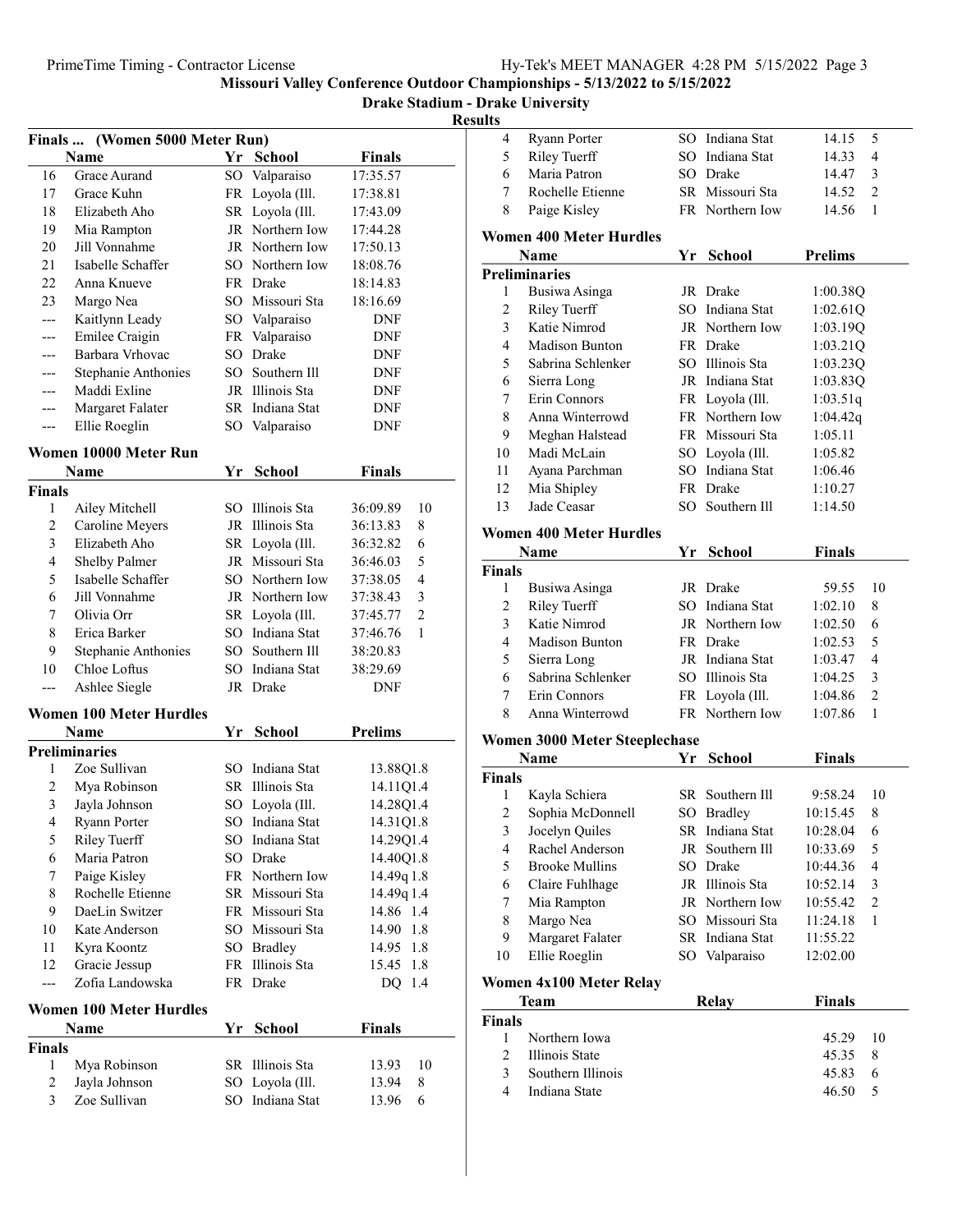Drake Stadium - Drake University

|                | Finals  (Women 4x100 Meter Relay)       |    |                 |                   |                |
|----------------|-----------------------------------------|----|-----------------|-------------------|----------------|
|                | <b>Team</b>                             |    | Relay           | <b>Finals</b>     |                |
| 5              | Missouri State                          |    |                 | 47.16             | 4              |
| 6              | <b>Bradley</b>                          |    |                 | 47.98             | 3              |
| 7              | Evansville                              |    |                 | 50.39             | 2              |
|                |                                         |    |                 |                   |                |
|                | Women 4x400 Meter Relay<br>Team         |    |                 | <b>Finals</b>     |                |
| <b>Finals</b>  |                                         |    | <b>Relay</b>    |                   |                |
| 1              | <b>Bradley</b>                          |    |                 | 3:41.35           | 10             |
| $\overline{2}$ | Southern Illinois                       |    |                 | 3:44.04           | 8              |
| 3              | Northern Iowa                           |    |                 | 3:46.63           | 6              |
| 4              | Illinois State                          |    |                 | 3:47.22           | 5              |
| 5              | Drake                                   |    |                 | 3:48.61           | 4              |
| 6              | Indiana State                           |    |                 | 3:49.85           | 3              |
| 7              | Missouri State                          |    |                 | 3:53.32           | $\overline{c}$ |
| 8              | Loyola (Ill.)                           |    |                 | 4:02.73           | 1              |
| 9              | Evansville                              |    |                 | 4:10.39           |                |
|                |                                         |    |                 |                   |                |
|                | <b>Women High Jump</b>                  |    |                 |                   |                |
|                | Name                                    |    | Yr School       | <b>Finals</b>     |                |
| <b>Finals</b>  |                                         |    |                 |                   |                |
| 1              | Rylie Todd                              |    | SO Northern Iow | 1.73m             | 10             |
| $\sqrt{2}$     | DaeLin Switzer                          |    | FR Missouri Sta | 1.70 <sub>m</sub> | 8              |
| 3              | Kenzie Klink                            |    | FR Illinois Sta | 1.70 <sub>m</sub> | 6              |
| 4              | Carly Tucker                            |    | SO Illinois Sta | 1.70 <sub>m</sub> | 5              |
| 5              | Jana Rokitta                            |    | SR Loyola (Ill. | 1.65m             | 4              |
| 6              | E. Grace Quinlan                        |    | SO Indiana Stat | 1.65m             | 3              |
| 7              | Layanna Green                           |    | FR Northern Iow | 1.60 <sub>m</sub> | $\overline{2}$ |
| $\,$ 8 $\,$    | Mckenzie Krich                          |    | SR Southern Ill | 1.60 <sub>m</sub> | 1              |
| 9              | Marin McClowry                          |    | SR Northern Iow | 1.60 <sub>m</sub> |                |
| 10             | Marisa Marshall                         |    | JR Indiana Stat | 1.55m             |                |
| ---            | Kelsey Bowlds                           |    | SO Indiana Stat | NH                |                |
| ---            | Lydia Berns-SchweingrubtSO Northern Iow |    |                 | NH                |                |
|                | <b>Women Pole Vault</b>                 |    |                 |                   |                |
|                | <b>Name</b>                             |    | Yr School       | Finals            |                |
| <b>Finals</b>  |                                         |    |                 |                   |                |
| 1              | Selene Weaver                           |    | SO Indiana Stat | 3.90 <sub>m</sub> | 10             |
| 2              | Landis Brandon                          |    | SO Indiana Stat | 3.90 <sub>m</sub> | 8              |
| 3              | Windsor Roberts                         |    | FR Illinois Sta | 3.80 <sub>m</sub> | 6              |
| 4              | <b>Brooklyn Giertz</b>                  |    | FR Indiana Stat | 3.80m             | 5              |
| 5              | Amni Austin                             |    | SO Illinois Sta | 3.80m             | 4              |
| 6              | Isabelle Holtzen                        |    | JR Northern Iow | 3.60m             | 3              |
| 7              | Alexandra Cranston                      |    | JR Illinois Sta | 3.60 <sub>m</sub> | $\overline{c}$ |
| 8              | Maddie Wright                           |    | JR Illinois Sta | 3.60m             | 1              |
| 9              | Alivia Silvestri                        |    | FR Northern Iow | 3.60m             |                |
| 9              | Maddie Welsh                            | SO | Indiana Stat    | 3.60m             |                |
| ---            | McKenna Sapp                            |    | SR Evansville   | NH                |                |
|                | <b>Women Long Jump</b>                  |    |                 |                   |                |
|                | Name                                    | Yr | <b>School</b>   | <b>Finals</b>     |                |
| <b>Finals</b>  |                                         |    |                 |                   |                |
| 1              | Melissa Parrella                        |    | SO Loyola (Ill. | 5.90m             | 10             |
| $\sqrt{2}$     | Atleigh Hamilton                        |    | FR Illinois Sta | 5.85m             | 8              |
| 3              | Dominique Wood                          |    | SO Indiana Stat | 5.80m             | 6              |
|                |                                         |    |                 |                   |                |

| 4                       | Jamilah James                           |     | SR Missouri Sta | 5.78m              | 5              |
|-------------------------|-----------------------------------------|-----|-----------------|--------------------|----------------|
| 5                       | <b>Brittney Walker</b>                  |     | SO Indiana Stat | 5.72 <sub>m</sub>  | 4              |
| 6                       | Faith Frye                              |     | SO Indiana Stat | 5.71m              | 3              |
| 7                       | <b>Brooke Jenkins</b>                   |     | SO Missouri Sta | 5.66m              | $\overline{2}$ |
| $\,$ $\,$               | Tamia Rayford                           |     | SR Missouri Sta | 5.63 <sub>m</sub>  | $\mathbf{1}$   |
| 9                       | Ryann Porter                            |     | SO Indiana Stat | 5.50m 2.4          |                |
| 10                      | Nakaja Weaver                           |     | SO Missouri Sta | 5.39m 1.6          |                |
| 11                      | Peter-Shae Fuller                       |     | FR Bradley      | 5.39m 1.7          |                |
| 12                      | Ayana Brown                             |     | SO Drake        | 5.27m 1.7          |                |
| 13                      | Skylar Tucker                           |     | SR Evansville   | 4.96m 0.6          |                |
| 14                      | Taiza Alexander                         |     | SR Evansville   | 4.78m 1.2          |                |
| $---$                   | Claire Pittman                          |     | SO Indiana Stat | <b>FOUL</b>        |                |
|                         |                                         |     |                 |                    |                |
|                         | <b>Women Triple Jump</b><br><b>Name</b> | Yr  | <b>School</b>   | <b>Finals</b>      |                |
| <b>Finals</b>           |                                         |     |                 |                    |                |
| 1                       | Ryann Porter                            |     | SO Indiana Stat | 12.67m             | 10             |
| $\overline{c}$          | Jamilah James                           |     | SR Missouri Sta | 12.65m             | 8              |
| 3                       | <b>Madison Saunders</b>                 |     | FR Illinois Sta | 12.20m             | 6              |
| $\overline{\mathbf{4}}$ | <b>Brittney Walker</b>                  |     | SO Indiana Stat | 12.12m             | 5              |
| 5                       | <b>Britney Mosby</b>                    |     | JR Southern Ill | 11.93m             | $\overline{4}$ |
| 6                       | Dominique Wood                          |     | SO Indiana Stat | 11.92m             | 3              |
| 7                       | <b>Brooke Jenkins</b>                   |     | SO Missouri Sta | 11.63m             | $\mathfrak{2}$ |
| 8                       | Peter-Shae Fuller                       |     | FR Bradley      | 11.44m             | $\mathbf{1}$   |
| ---                     | Ayana Brown                             |     | SO Drake        | FOUL               |                |
| ---                     | Olivia Richards                         |     | SO Missouri Sta | FOUL               |                |
| ---                     | Kate Anderson                           |     | SO Missouri Sta | <b>FOUL</b>        |                |
|                         |                                         |     |                 |                    |                |
|                         | <b>Women Shot Put</b>                   |     |                 |                    |                |
|                         |                                         |     |                 |                    |                |
|                         | Name                                    | Yr  | <b>School</b>   | <b>Finals</b>      |                |
| <b>Finals</b>           |                                         |     |                 |                    |                |
| 1                       | A'veun Moore-Jones                      |     | SR Southern Ill | 16.32m             | 10             |
| $\overline{c}$          | Kayleigh Conlon                         |     | SR Southern Ill | 16.31 <sub>m</sub> | 8              |
| 3                       | Marin Ehler                             |     | JR Northern Iow | 15.44m             | 6              |
| 4                       | Jayla Bynum                             |     | SO Indiana Stat | 15.41m             | 5              |
| 5                       | Morgan Nealey                           |     | JR Northern Iow | 14.98m             | 4              |
| 6                       | Bri'Yanna Robinson                      |     | JR Southern Ill | 14.90m             | 3              |
| 7                       | Chandler Haight                         |     | JR Drake        | 14.22m             | $\overline{c}$ |
| 8                       | Hannah Johnson                          |     | JR Illinois Sta | 13.95m             | 1              |
| 9                       | Hannah Redlin                           |     | SO Indiana Stat | 13.67m             |                |
| 10                      | Christine Nosike                        |     | FR Southern Ill | 12.99m             |                |
| 11                      | Mari Shavers                            |     | JR Northern Iow | 12.72m             |                |
| 12                      | Myejoi Williams                         |     | SO Illinois Sta | 12.55m             |                |
| 13                      | Taylor Kesner                           |     | FR Illinois Sta | 11.88m             |                |
| 14                      | Michelle Pierce                         |     | SR Valparaiso   | 11.87m             |                |
| 15                      | <b>Baylee Geng</b>                      |     | SR Evansville   | 7.49m              |                |
| ---                     | Katie Fare                              |     | SO Northern Iow | FOUL               |                |
| ---                     | <b>Batya Butler</b>                     | SO. | Illinois Sta    | <b>FOUL</b>        |                |
|                         | <b>Women Discus Throw</b>               |     |                 |                    |                |
|                         | Name                                    | Yr  | School          | <b>Finals</b>      |                |
| <b>Finals</b>           |                                         |     |                 |                    |                |
| 1                       | A'veun Moore-Jones                      | SR  | Southern Ill    | 48.74m             | 10             |
| $\overline{c}$          | Taylor Kesner                           | FR  | Illinois Sta    | 48.63m             | 8              |
| 3                       | Matisen Ingle                           | FR  | Southern Ill    | 47.96m             | 6              |
| $\overline{4}$          | Bri'Yanna Robinson                      | JR  | Southern Ill    | 47.29m             | 5              |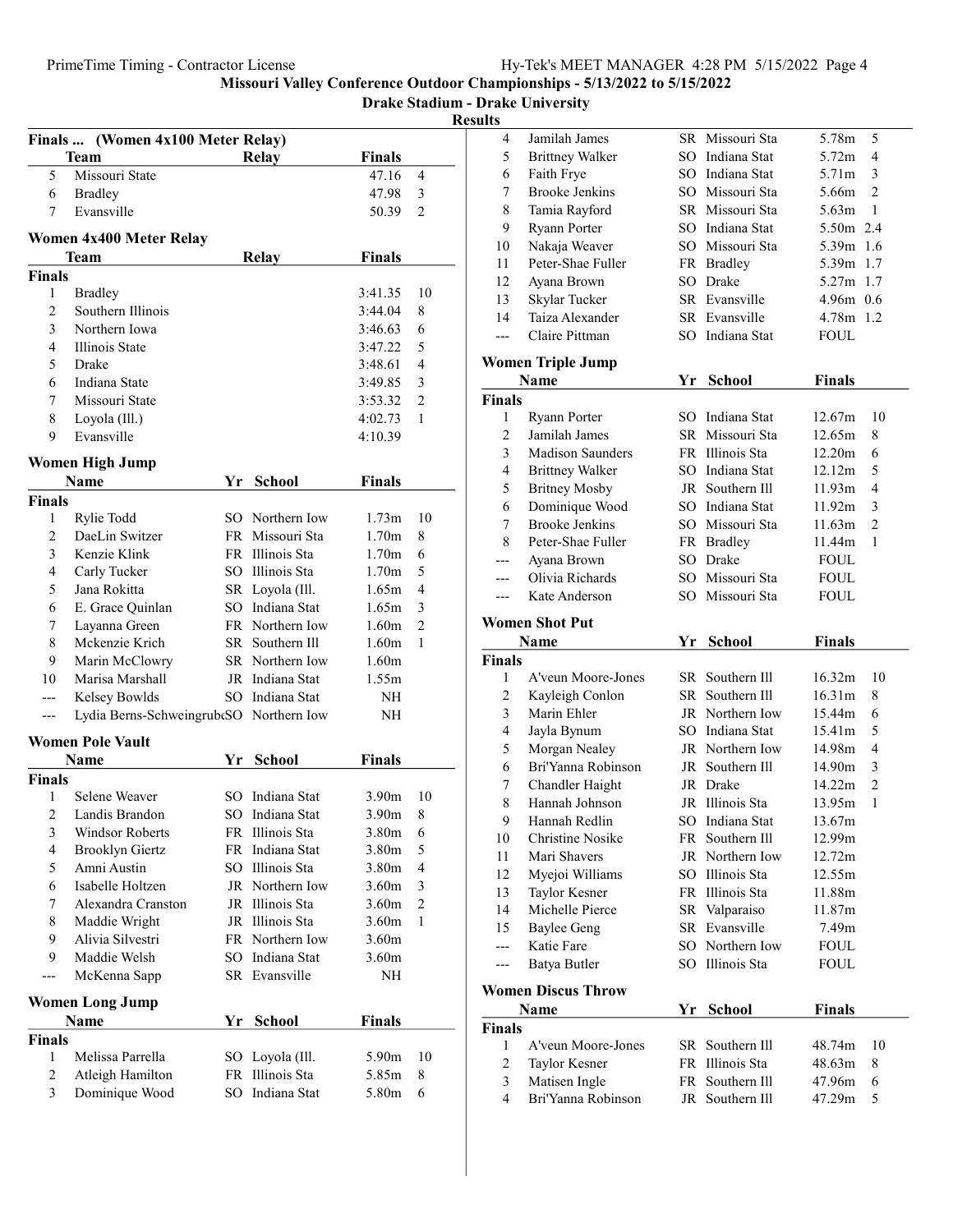#### Drake Stadium - Drake University

|                | <b>Finals </b> (Women Discus Throw) |    |                 |               |                |
|----------------|-------------------------------------|----|-----------------|---------------|----------------|
|                | Name                                |    | Yr School       | <b>Finals</b> |                |
| 5              | Macy Byer                           |    | SO Illinois Sta | 46.31m        | 4              |
| 6              | Malory Henze                        |    | SR Northern Iow | 45.87m        | 3              |
| 7              | Hannah Redlin                       |    | SO Indiana Stat | 45.82m        | $\overline{2}$ |
| 8              | Batya Butler                        |    | SO Illinois Sta | 45.55m        | 1              |
| 9              | Katelyn Williams                    |    | JR Drake        | 45.30m        |                |
| 10             | Chandler Haight                     |    | JR Drake        | 42.79m        |                |
| 11             | <b>Christine Nosike</b>             |    | FR Southern Ill | 42.68m        |                |
| 12             | Shauniece O'Neal                    |    | SR Southern III | 42.49m        |                |
| 13             | Hannah Johnson                      |    | JR Illinois Sta | 41.29m        |                |
| 14             | Marin Ehler                         |    | JR Northern Iow | 41.11m        |                |
| 15             | Centaine Noom-Duckwort FR Drake     |    |                 | 39.91m        |                |
| 16             | Myejoi Williams                     |    | SO Illinois Sta | 38.43m        |                |
| 17             | Tori Gerhardt                       |    | FR Valparaiso   | 34.62m        |                |
| 18             | Mari Shavers                        |    | JR Northern Iow | 34.00m        |                |
| 19             | <b>Baylee Geng</b>                  |    | SR Evansville   | 23.41m        |                |
| $---$          | Lena Luebbering                     |    | SO Valparaiso   | <b>FOUL</b>   |                |
|                |                                     |    |                 |               |                |
|                | <b>Women Hammer Throw</b>           |    |                 |               |                |
|                | Name                                |    | Yr School       | <b>Finals</b> |                |
| Finals         |                                     |    |                 |               |                |
| 1              | Elisia Lancaster                    |    | SR Southern Ill | 67.16m        | 10             |
| $\overline{c}$ | Shauniece O'Neal                    |    | SR Southern Ill | 66.87m        | 8              |
| 3              | Emily Kern                          |    | SR Southern Ill | 61.39m        | 6              |
| $\overline{4}$ | Kaitlyn Burson                      |    | SO Southern Ill | 60.37m        | 5              |
| 5              | Katelyn Williams                    |    | JR Drake        | 57.31m        | $\overline{4}$ |
| 6              | Mari Shavers                        |    | JR Northern Iow | 55.68m        | 3              |
| 7              | Marin Ehler                         |    | JR Northern Iow | 55.28m        | 2              |
| 8              | Centaine Noom-Duckwort FR Drake     |    |                 | 53.78m        | 1              |
| 9              | Hannah Johnson                      |    | JR Illinois Sta | 51.94m        |                |
| 10             | Taylor Kesner                       |    | FR Illinois Sta | 46.37m        |                |
| 11             | Tori Gerhardt                       |    | FR Valparaiso   | 42.16m        |                |
| 12             | Lena Luebbering                     |    | SO Valparaiso   | 41.93m        |                |
| 13             | Michelle Pierce                     |    | SR Valparaiso   | 40.99m        |                |
| 14             | <b>Baylee Geng</b>                  |    | SR Evansville   | 23.10m        |                |
| $---$          | Devyn Miller                        |    | SO Valparaiso   | <b>FOUL</b>   |                |
|                |                                     |    |                 |               |                |
|                | <b>Women Javelin Throw</b>          |    |                 |               |                |
|                | Name                                | Yr | <b>School</b>   | <b>Finals</b> |                |
| <b>Finals</b>  |                                     |    |                 |               |                |
| 1              | Rochelle Etienne                    |    | SR Missouri Sta | 46.69m        | 10             |
| $\overline{2}$ | Jaide Rose                          |    | SO Missouri Sta | 45.50m        | 8              |
| 3              | Ilhame Tamrouti                     |    | SR Loyola (Ill. | 43.32m        | 6              |
| 4              | Zofia LeHew                         |    | SO Illinois Sta | 42.44m        | 5              |
| 5              | Cheyenne White                      |    | SO Missouri Sta | 42.09m        | 4              |
| 6              | Taylor Kesner                       |    | FR Illinois Sta | 40.04m        | 3              |
| 7              | <b>Brooklyn Giertz</b>              |    | FR Indiana Stat | 38.96m        | $\overline{2}$ |
| 8              | Cloe Clark                          |    | SO Indiana Stat | 34.88m        | 1              |
| 9              | Jayla Bynum                         |    | SO Indiana Stat | 33.84m        |                |
| 10             | Rebecca Waite                       |    | JR Illinois Sta | 33.43m        |                |
| 11             | Kamille Gaskin-Griffith             |    | SO Indiana Stat | 29.79m        |                |
| 12             | McKenna Sapp                        |    | SR Evansville   | 28.53m        |                |
| 13             | Kaitlyn Sansone                     |    | FR Evansville   | 25.18m        |                |
| 14             | Chloe Rolen                         |    | FR Indiana Stat | 24.62m        |                |
| 15             | Jasmine Collins                     |    | FR Valparaiso   | 20.69m        |                |
|                |                                     |    |                 |               |                |

| Heptathlon: #4 Women 200 Meter Dash Heptathlon |                                                   |     |                 |                   |     |  |
|------------------------------------------------|---------------------------------------------------|-----|-----------------|-------------------|-----|--|
|                                                | Name                                              | Yr  | <b>School</b>   | <b>Finals</b>     |     |  |
| Finals                                         |                                                   |     |                 |                   |     |  |
| 1                                              | Kamille Gaskin-Griffith                           |     | SO Indiana Stat | 24.95             | 891 |  |
| $\overline{c}$                                 | E. Grace Quinlan                                  |     | SO Indiana Stat | 25.59             | 833 |  |
| $\mathfrak{Z}$                                 | Kelly Proesch                                     |     | FR Northern Iow | 26.65             | 741 |  |
| $\overline{4}$                                 | Gracie Jessup                                     |     | FR Illinois Sta | 26.92             | 718 |  |
| 5                                              | Mia Mackenzie                                     |     | SO Indiana Stat | 27.20             | 695 |  |
| 6                                              | Lydia Berns-SchweingrubtSO Northern Iow           |     |                 | 27.20             | 695 |  |
| 7                                              | Sydney Durbin                                     |     | SO Northern Iow | 27.23             | 693 |  |
| 8                                              | Caleigh O'Flaherty                                |     | SO Illinois Sta | 27.31             | 686 |  |
| 9                                              | Chloe Rolen                                       |     | FR Indiana Stat | 27.47             | 673 |  |
| 10                                             | Kyra Koontz                                       |     | SO Bradley      | 27.56             | 666 |  |
| 11                                             | Zofia LeHew                                       |     | SO Illinois Sta | 28.40             | 600 |  |
| 12                                             | Alexis Grider                                     |     | JR Indiana Stat | 28.53             | 590 |  |
|                                                | Heptathlon: #7 Women 800 Meter Run Heptathlon     |     |                 |                   |     |  |
|                                                | <b>Name</b>                                       |     | Yr School       | <b>Finals</b>     |     |  |
| Finals                                         |                                                   |     |                 |                   |     |  |
| 1                                              | Caleigh O'Flaherty                                |     | SO Illinois Sta | 2:29.30           | 702 |  |
| $\overline{c}$                                 | Kelly Proesch                                     |     | FR Northern Iow | 2:31.08           | 679 |  |
| 3                                              | Chloe Rolen                                       |     | FR Indiana Stat | 2:31.33           | 676 |  |
| $\overline{4}$                                 | Lydia Berns-SchweingrubtSO Northern Iow           |     |                 | 2:32.10           | 667 |  |
| 5                                              | Gracie Jessup                                     |     | FR Illinois Sta | 2:33.04           | 655 |  |
| 6                                              | E. Grace Quinlan                                  |     | SO Indiana Stat | 2:34.02           | 643 |  |
| 7                                              | Kamille Gaskin-Griffith                           |     | SO Indiana Stat | 2:35.57           | 625 |  |
| 8                                              | Mia Mackenzie                                     |     | SO Indiana Stat | 2:48.23           | 482 |  |
| 9                                              | Alexis Grider                                     |     | JR Indiana Stat | 2:48.42           | 480 |  |
| 10                                             | Sydney Durbin                                     |     | SO Northern Iow | 2:48.66           | 478 |  |
| 11                                             | Zofia LeHew                                       |     | SO Illinois Sta | 2:51.46           | 449 |  |
| 12                                             | Kyra Koontz                                       | SO. | <b>Bradley</b>  | 2:52.52           | 438 |  |
|                                                |                                                   |     |                 |                   |     |  |
|                                                | Heptathlon: #1 Women 100 Meter Hurdles Heptathlon |     |                 |                   |     |  |
|                                                | Name                                              | Yr  | <b>School</b>   | <b>Finals</b>     |     |  |
| Finals                                         |                                                   |     |                 |                   |     |  |
| 1                                              | Kamille Gaskin-Griffith                           |     | SO Indiana Stat | 14.69             | 883 |  |
| $\overline{c}$                                 | Kyra Koontz                                       |     | SO Bradley      | 14.79             | 870 |  |
| 3                                              | Gracie Jessup                                     |     | FR Illinois Sta | 15.38             | 792 |  |
| $\overline{4}$                                 | E. Grace Quinlan                                  |     | SO Indiana Stat | 15.40             | 790 |  |
| 5                                              | Kelly Proesch                                     |     | FR Northern Iow | 15.50             | 777 |  |
| 6                                              | Chloe Rolen                                       |     | FR Indiana Stat | 15.71             | 750 |  |
| 7                                              | Lydia Berns-SchweingrubtSO Northern Iow           |     |                 | 15.84             | 734 |  |
| 8                                              | Sydney Durbin                                     | SO  | Northern Iow    | 15.98             | 717 |  |
| 9                                              | Alexis Grider                                     |     | JR Indiana Stat | 15.99             | 715 |  |
| 10                                             | Mia Mackenzie                                     |     | SO Indiana Stat | 16.13             | 698 |  |
| 11                                             | Caleigh O'Flaherty                                |     | SO Illinois Sta | 16.37             | 670 |  |
| 12                                             | Zofia LeHew                                       | SО  | Illinois Sta    | 16.44             | 661 |  |
|                                                | Heptathlon: #2 Women High Jump Heptathlon         |     |                 |                   |     |  |
|                                                | <b>Name</b>                                       | Yr  | <b>School</b>   | <b>Finals</b>     |     |  |
| Finals                                         |                                                   |     |                 |                   |     |  |
| 1                                              | E. Grace Quinlan                                  |     | SO Indiana Stat | 1.60 <sub>m</sub> | 736 |  |
| $\mathbf{1}$                                   | Caleigh O'Flaherty                                |     | SO Illinois Sta | 1.60m             | 736 |  |
| $\mathfrak{Z}$                                 | Sydney Durbin                                     |     | SO Northern Iow | 1.57m             | 701 |  |
| 3                                              | Mia Mackenzie                                     |     | SO Indiana Stat | 1.57m             | 701 |  |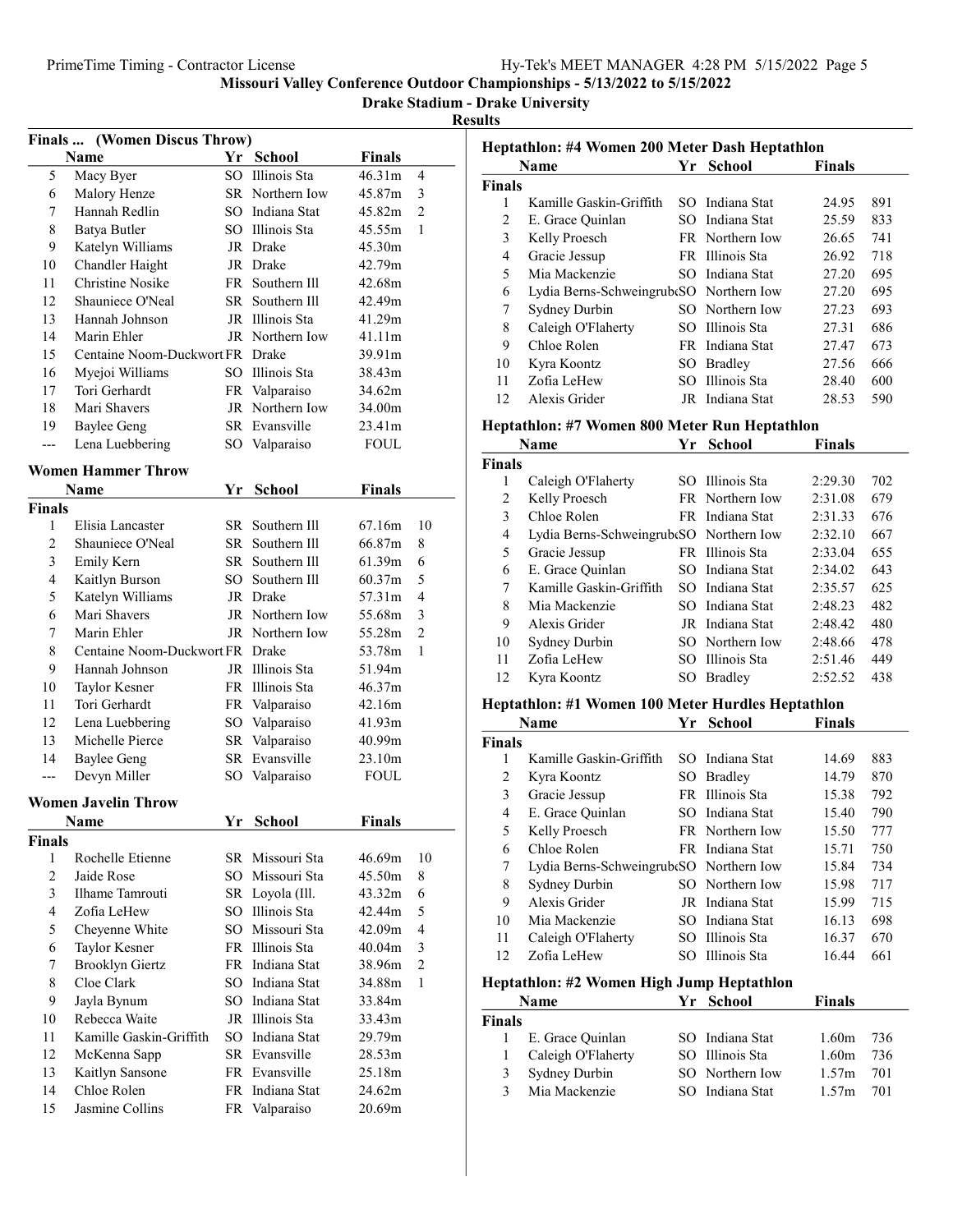Drake Stadium - Drake University

 $\frac{Results}{\frac{1}{1}}$ 

| Finals  (Heptathlon: #2 Women High Jump Heptathlon) |                                               |    |                 |                   |     |  |
|-----------------------------------------------------|-----------------------------------------------|----|-----------------|-------------------|-----|--|
|                                                     | Name                                          |    | Yr School       | <b>Finals</b>     |     |  |
| 5                                                   | Kelly Proesch                                 |    | FR Northern Iow | 1.54m             | 666 |  |
| 5                                                   | Zofia LeHew                                   |    | SO Illinois Sta | 1.54m             | 666 |  |
| 5                                                   | Lydia Berns-Schweingrub(SO Northern Iow       |    |                 | 1.54m             | 666 |  |
| 8                                                   | Alexis Grider                                 |    | JR Indiana Stat | 1.45m             | 566 |  |
| 9                                                   | Chloe Rolen                                   |    | FR Indiana Stat | 1.42 <sub>m</sub> | 534 |  |
| 9                                                   | Gracie Jessup                                 |    | FR Illinois Sta | 1.42m             | 534 |  |
| 11                                                  | Kyra Koontz                                   |    | SO Bradley      | 1.39m             | 502 |  |
| 12                                                  | Kamille Gaskin-Griffith                       |    | SO Indiana Stat | 1.36m             | 470 |  |
|                                                     |                                               |    |                 |                   |     |  |
|                                                     | Heptathlon: #5 Women Long Jump Heptathlon     |    |                 |                   |     |  |
|                                                     | Name                                          |    | Yr School       | <b>Finals</b>     |     |  |
| <b>Finals</b>                                       |                                               |    |                 |                   |     |  |
| 1                                                   | Mia Mackenzie                                 |    | SO Indiana Stat | 5.13m             | 595 |  |
| 2                                                   | Sydney Durbin                                 |    | SO Northern Iow | 5.07m             | 578 |  |
| 3                                                   | Gracie Jessup                                 |    | FR Illinois Sta | 5.00m             | 559 |  |
| $\overline{4}$                                      | Kamille Gaskin-Griffith                       |    | SO Indiana Stat | 4.99m             | 557 |  |
| 5                                                   | Lydia Berns-SchweingrubtSO Northern Iow       |    |                 | 4.98m             | 554 |  |
| 6                                                   | Zofia LeHew                                   |    | SO Illinois Sta | 4.92m             | 538 |  |
| 7                                                   | Chloe Rolen                                   |    | FR Indiana Stat | 4.90 <sub>m</sub> | 532 |  |
| 8                                                   | Caleigh O'Flaherty                            |    | SO Illinois Sta | 4.88m             | 527 |  |
| 9                                                   | E. Grace Quinlan                              |    | SO Indiana Stat | 4.87m             | 524 |  |
| 10                                                  | Kyra Koontz                                   |    | SO Bradley      | 4.76m             | 495 |  |
| 11                                                  | Kelly Proesch                                 |    | FR Northern Iow | 4.67m             | 472 |  |
| 12                                                  | Alexis Grider                                 |    | JR Indiana Stat | 4.64m             | 464 |  |
|                                                     | Heptathlon: #3 Women Shot Put Heptathlon      |    |                 |                   |     |  |
|                                                     | Name                                          |    | Yr School       | <b>Finals</b>     |     |  |
| <b>Finals</b>                                       |                                               |    |                 |                   |     |  |
| 1                                                   | Zofia LeHew                                   |    | SO Illinois Sta | 11.54m            | 631 |  |
| 2                                                   | Mia Mackenzie                                 |    | SO Indiana Stat | 11.38m            | 620 |  |
| 3                                                   | Kyra Koontz                                   |    | SO Bradley      | 10.77m            | 580 |  |
| $\overline{\mathbf{4}}$                             | Lydia Berns-SchweingrubtSO Northern Iow       |    |                 | 9.83 <sub>m</sub> | 518 |  |
| 5                                                   | Kelly Proesch                                 |    | FR Northern Iow | 9.80m             | 516 |  |
| 6                                                   | Alexis Grider                                 |    | JR Indiana Stat | 9.26m             | 481 |  |
| 7                                                   | Chloe Rolen                                   |    | FR Indiana Stat | 9.12 <sub>m</sub> | 472 |  |
| 8                                                   | Kamille Gaskin-Griffith                       |    | SO Indiana Stat | 9.05 <sub>m</sub> | 467 |  |
| 9                                                   |                                               |    | SO Northern Iow | 8.79m             |     |  |
|                                                     | Sydney Durbin                                 |    |                 |                   | 451 |  |
| 9                                                   | Caleigh O'Flaherty                            |    | SO Illinois Sta | 8.79m             | 451 |  |
| 11                                                  | E. Grace Quinlan                              |    | SO Indiana Stat | 8.77m             | 449 |  |
| 12                                                  | Gracie Jessup                                 |    | FR Illinois Sta | 8.62m             | 440 |  |
|                                                     | Heptathlon: #6 Women Javelin Throw Heptathlon |    |                 |                   |     |  |
|                                                     | Name                                          | Yr | <b>School</b>   | Finals            |     |  |
| <b>Finals</b>                                       |                                               |    |                 |                   |     |  |
| 1                                                   | Zofia LeHew                                   |    | SO Illinois Sta | 41.77m            | 701 |  |
| 2                                                   | Kamille Gaskin-Griffith                       |    | SO Indiana Stat | 37.37m            | 617 |  |
| 3                                                   | Gracie Jessup                                 |    | FR Illinois Sta | 32.59m            | 526 |  |
| $\overline{4}$                                      | Kyra Koontz                                   |    | SO Bradley      | 31.88m            | 512 |  |
| 5                                                   | E. Grace Quinlan                              |    | SO Indiana Stat | 28.41m            | 447 |  |
| 6                                                   | Lydia Berns-SchweingrubtSO Northern Iow       |    |                 | 27.82m            | 435 |  |
| 7                                                   | Chloe Rolen                                   |    | FR Indiana Stat | 27.31m            | 426 |  |
| 8                                                   | Mia Mackenzie                                 |    | SO Indiana Stat | 26.88m            | 418 |  |
| 9                                                   | Caleigh O'Flaherty                            |    | SO Illinois Sta | 25.13m            | 385 |  |
| 10                                                  | Sydney Durbin                                 |    | SO Northern Iow | 24.70m            | 377 |  |
|                                                     |                                               |    |                 |                   |     |  |
|                                                     |                                               |    |                 |                   |     |  |

| 11                 | Alexis Grider                           | JR  | Indiana Stat                       | 22.39m<br>333            |
|--------------------|-----------------------------------------|-----|------------------------------------|--------------------------|
| 12                 | Kelly Proesch                           |     | FR Northern Iow                    | 22.35m<br>333            |
|                    |                                         |     |                                    |                          |
|                    | <b>Women Heptathlon</b>                 |     |                                    |                          |
|                    | Name                                    |     | Yr School                          | Finals                   |
| <b>Finals</b><br>1 | Kamille Gaskin-Griffith                 |     | SO Indiana Stat                    | 10<br>4510               |
| $\overline{c}$     | E. Grace Quinlan                        |     | SO Indiana Stat                    | 4422<br>8                |
| 3                  | Lydia Berns-SchweingrubtSO Northern Iow |     |                                    | 6<br>4269                |
| 4                  | Zofia LeHew                             |     | SO Illinois Sta                    | 5<br>4246                |
| 5                  | Gracie Jessup                           |     | FR Illinois Sta                    | 4<br>4224                |
| 6                  | Mia Mackenzie                           |     | SO Indiana Stat                    | 3<br>4209                |
| 7                  | Kelly Proesch                           |     | FR Northern Iow                    | $\overline{c}$<br>4184   |
| 8                  | Caleigh O'Flaherty                      |     | SO Illinois Sta                    | $\mathbf{1}$<br>4157     |
| 9                  | Chloe Rolen                             |     | FR Indiana Stat                    | 4063                     |
| 9                  | Kyra Koontz                             | SO. | <b>Bradley</b>                     | 4063                     |
| 11                 | Sydney Durbin                           | SO  | Northern Iow                       | 3995                     |
| 12                 | Alexis Grider                           | JR  | Indiana Stat                       | 3629                     |
|                    |                                         |     |                                    |                          |
|                    | Men 100 Meter Dash                      |     |                                    |                          |
|                    | Name                                    | Yr  | <b>School</b>                      | <b>Prelims</b>           |
|                    | <b>Preliminaries</b>                    |     |                                    |                          |
| 1                  | JaVaughn Moore                          |     | JR Indiana Stat                    | 10.29Q1.5                |
| 2                  | Noah Malone                             |     | SO Indiana Stat                    | 10.34Q1.5                |
| 3                  | Isaiah Trousil                          |     | JR Northern Iow                    | 10.39Q1.7                |
| 4                  | Devin Turner                            |     | FR Illinois Sta                    | 10.51Q2.4                |
| 5                  | Jarel Shaw                              |     | SR Indiana Stat                    | 10.51q 1.7               |
| 6                  | Tayshaun Cooper<br>Junias Holmes        |     | SR Northern Iow<br>JR Illinois Sta | $10.54q$ 2.4             |
| 7<br>8             | Jhivon Wilson                           |     | SO Indiana Stat                    | 10.57q 1.7<br>10.58q 1.5 |
| 9                  | Ejiroghene Biokoro                      |     | SO Indiana Stat                    | 10.69 1.5                |
| 10                 | Cameron Woods                           |     | FR Loyola (Ill.                    | 10.70 1.5                |
| 11                 | Christian Donatelli                     |     | FR Southern Ill                    | 10.76 1.5                |
| 12                 | Nehemiah Ray                            |     | FR Valparaiso                      | 10.76 1.5                |
| 13                 | Geordan Blades                          |     | SO Evansville                      | 10.77 1.5                |
| 14                 | Michael Santi                           |     | SR Northern Iow                    | 10.78<br>1.7             |
| 15                 | Giovanni Purser                         |     | SO Evansville                      | 10.84 2.4                |
| 16                 | Victor Peka                             |     | SR Drake                           | 10.93<br>1.7             |
| 17                 | Jevan Terry                             |     | SO Loyola (Ill.                    | 11.01<br>1.5             |
| 18                 | Isaac Eubanks                           |     | FR Loyola (Ill.                    | 11.08<br>2.4             |
| 19                 | Greg King                               |     | SR Evansville                      | 11.08<br>1.7             |
| 20                 | Eli Rieker                              |     | FR Bradley                         | 11.19<br>1.5             |
| 21                 | Mac Pursell                             |     | SO Drake                           | 2.4<br>11.31             |
| 22                 | Lukas Sepulveda                         |     | JR Valparaiso                      | 11.45<br>1.5             |
| 23                 | Nathan Wessel                           |     | SO Valparaiso                      | 1.7<br>11.53             |
| 24                 | Will Skinner                            |     | SO Drake                           | 11.55<br>1.5             |
| 25                 | Denzel Lasam                            |     | FR Evansville                      | 1.5<br>11.79             |
| ---                | Jaden Johnson                           |     | JR Southern Ill                    | 2.4<br>FS                |
|                    |                                         |     |                                    |                          |
|                    | Men 100 Meter Dash                      |     |                                    |                          |
| Finals             | Name                                    | Yr  | <b>School</b>                      | Finals                   |
| 1                  | JaVaughn Moore                          |     | JR Indiana Stat                    | 10.13<br>10              |
| $\overline{c}$     | Isaiah Trousil                          | JR  | Northern Iow                       | 10.23<br>8               |
| 3                  | Noah Malone                             |     | SO Indiana Stat                    | 10.36<br>6               |
| $\overline{4}$     | Tayshaun Cooper                         |     | SR Northern Iow                    | 5<br>10.41               |
|                    |                                         |     |                                    |                          |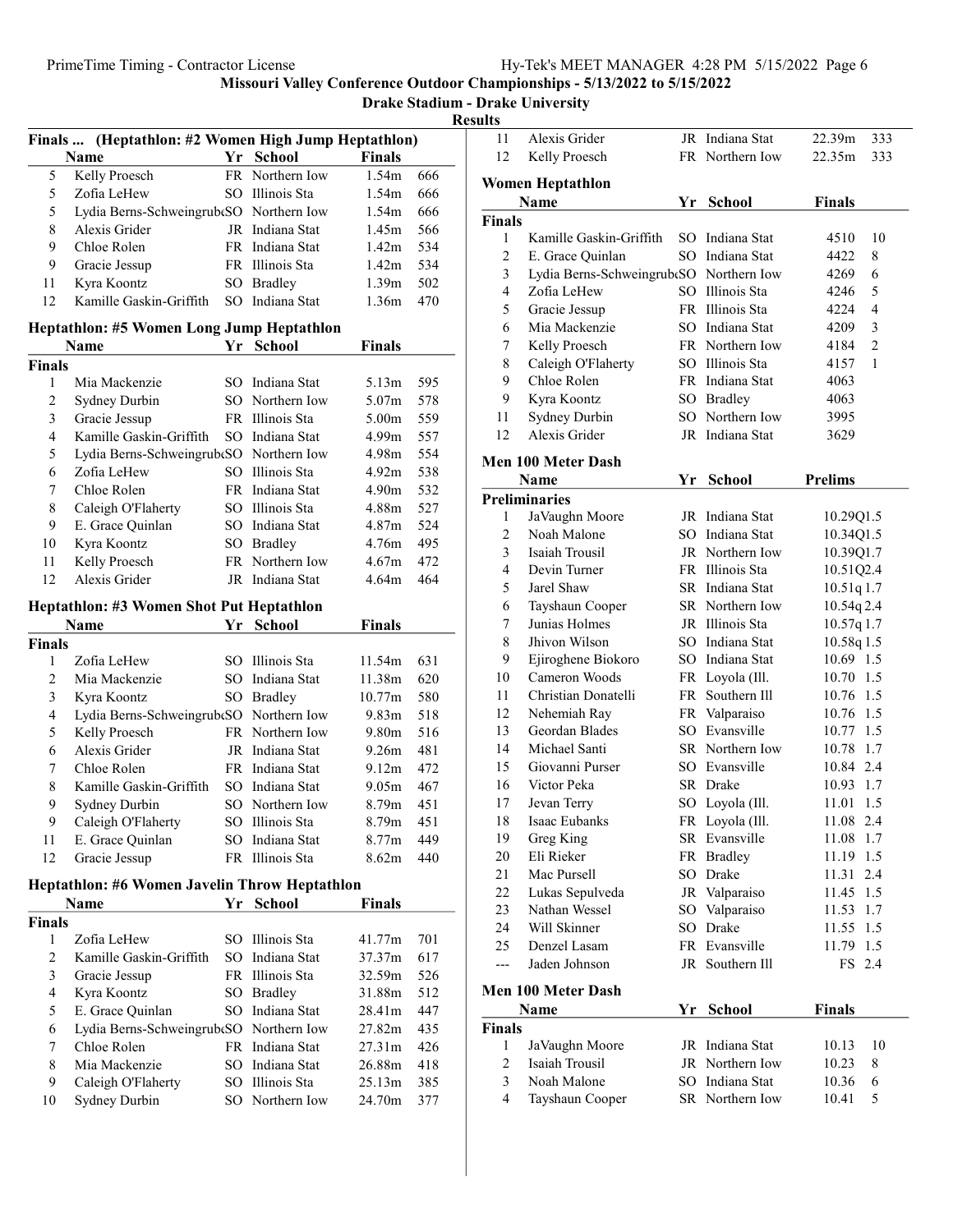#### Drake Stadium - Drake University Results

|                | Finals  (Men 100 Meter Dash)     |     |                           |                              |
|----------------|----------------------------------|-----|---------------------------|------------------------------|
|                | Name                             | Yr  | <b>School</b>             | <b>Finals</b>                |
| 5              | Jarel Shaw                       | SR  | Indiana Stat              | 10.47<br>4                   |
| 6              | Devin Turner                     |     | FR Illinois Sta           | 10.58<br>3                   |
| 7              | Junias Holmes                    |     | JR Illinois Sta           | $\overline{2}$<br>10.68      |
| 8              | Jhivon Wilson                    |     | SO Indiana Stat           | 1<br>10.82                   |
|                | <b>Men 200 Meter Dash</b>        |     |                           |                              |
|                | Name                             |     | Yr School                 | <b>Prelims</b>               |
|                | <b>Preliminaries</b>             |     |                           |                              |
| 1              | Parker Kiewiet                   | SO. | Northern Iow              | 20.73Q0.5                    |
| 2              | JaVaughn Moore                   |     | JR Indiana Stat           | 20.98Q0.6                    |
| 3              | Isaiah Trousil                   |     | JR Northern Iow           | 21.30Q0.6                    |
| 4              | Jarel Shaw                       |     | SR Indiana Stat           | 21.52Q0.5                    |
| 5              | Noah Malone                      |     | SO Indiana Stat           | 21.10q0.6                    |
| 6              | Jeremiah Hamilton                |     | FR Southern Ill           | 21.48q0.6                    |
| 7              | Tayshaun Cooper                  |     | SR Northern Iow           | 21.54q0.6                    |
| $\,$ 8 $\,$    | Devin Turner                     |     | FR Illinois Sta           | 21.55q0.5                    |
| 9              | Nehemiah Ray                     |     | FR Valparaiso             | 21.63 0.5                    |
| 10             | Ejiroghene Biokoro               |     | SO Indiana Stat           | 21.75 0.5                    |
| 11             | Jhivon Wilson                    |     | SO Indiana Stat           | 21.82 0.5                    |
| 12             | Corey Sherrod                    |     | SR Southern Ill           | 0.6<br>21.83                 |
| 13             | Caleb Lerus                      |     | FR Drake                  | 21.84 0.5                    |
| 14             | Christian Donatelli              |     | FR Southern Ill           | 0.6<br>22.01                 |
| 15             | Michael Marrs                    |     | FR Illinois Sta           | 0.5<br>22.03                 |
| 16             | Geordan Blades                   |     | SO Evansville             | 0.5<br>22.08                 |
| 17             | Giovanni Purser                  |     | SO Evansville             | 0.5<br>22.21                 |
| 18             | Cameron Woods                    |     | FR Loyola (Ill.           | 22.22<br>0.6                 |
| 19             |                                  |     | SO Loyola (Ill.           | 22.28 0.6                    |
| 20             | Jevan Terry<br>Eli Rieker        |     | FR Bradley                | 22.53 0.5                    |
| 21             | Isaac Eubanks                    |     |                           | 22.76 0.6                    |
| 22             | Nathan Wessel                    |     | FR Loyola (Ill.           | 23.14 0.5                    |
| 23             | Mac Pursell                      |     | SO Valparaiso<br>SO Drake | 23.31<br>0.6                 |
| 24             |                                  |     | SR Evansville             |                              |
| 25             | Greg King                        |     |                           | 23.41<br>0.6<br>23.44<br>0.6 |
| 26             | Lukas Sepulveda<br>Will Skinner  | SО  | JR Valparaiso<br>Drake    |                              |
| 27             | Jackson Maurer                   |     | JR Evansville             | 23.44 0.6<br>23.52 0.5       |
|                |                                  |     |                           |                              |
|                | Men 200 Meter Dash               |     |                           |                              |
|                | Name                             | Yr  | School                    | <b>Finals</b>                |
| <b>Finals</b>  |                                  |     |                           |                              |
| 1              | Parker Kiewiet                   |     | SO Northern Iow           | 20.63<br>10                  |
| $\overline{c}$ | JaVaughn Moore                   |     | JR Indiana Stat           | 20.72<br>8                   |
| 3              | Isaiah Trousil                   |     | JR Northern Iow           | 20.76<br>6                   |
| 4              | Jarel Shaw                       |     | SR Indiana Stat           | 21.26<br>5                   |
| 5              | Tayshaun Cooper                  |     | SR Northern Iow           | 21.27<br>$\overline{4}$      |
| 6              | Noah Malone                      |     | SO Indiana Stat           | 3<br>21.30                   |
| 7              | Jeremiah Hamilton                |     | FR Southern III           | 2<br>21.47                   |
| 8              | Devin Turner                     |     | FR Illinois Sta           | 1<br>21.72                   |
|                | <b>Men 400 Meter Dash</b>        |     |                           |                              |
|                | Name                             |     | <b>School</b>             | <b>Prelims</b>               |
|                | <b>Preliminaries</b>             | Yr  |                           |                              |
| 1              |                                  | SR  | Southern Ill              |                              |
| 2              | Corey Sherrod                    | SO  | Indiana Stat              | 47.23Q<br>48.09Q             |
| 3              | Tahj Johnson<br>Cecil Brownridge | SO. | Illinois Sta              |                              |
|                |                                  |     |                           | 48.68Q                       |

| 4              | <b>Brandon Gage</b>        |    | SR Illinois Sta             | 48.10Q                  |
|----------------|----------------------------|----|-----------------------------|-------------------------|
| 5              | Parker Kiewiet             |    | SO Northern Iow             | 48.24Q                  |
| 6              | Mitchell Cline             |    | SO Indiana Stat             | 49.22Q                  |
| 7              | Caleb Lerus                |    | FR Drake                    | 48.36q                  |
| 8              | Connor Blough              |    | SR Northern Iow             | 48.57q                  |
| 9              | Tate Hookham               |    | JR Northern Iow             | 49.04                   |
| 10             | Avery Lyons                |    | SR Illinois Sta             | 49.35                   |
| 11             | <b>Cameron Stevens</b>     |    | FR Indiana Stat             | 49.41                   |
| 12             | <b>Edward Watkins</b>      |    | FR Illinois Sta             | 50.37                   |
| 13             | Michael Marrs              |    | FR Illinois Sta             | 50.40                   |
| 14             | Deylin Chandler            |    | FR Drake                    | 51.30                   |
| 15             | Anthony Bradley            |    | FR Drake                    | 51.73                   |
| 16             | <b>Brendon Smith</b>       |    | SR Evansville               | 52.02                   |
| 17             | Jackson Maurer             |    | JR Evansville               | 53.13                   |
| ---            | Chris Backer               |    | SR Evansville               | DNF                     |
|                | <b>Men 400 Meter Dash</b>  |    |                             |                         |
|                | Name                       | Yr | <b>School</b>               | <b>Finals</b>           |
| <b>Finals</b>  |                            |    |                             |                         |
| 1              | Parker Kiewiet             |    | SO Northern Iow             | 46.57<br>10             |
| 2              | <b>Brandon Gage</b>        |    | SR Illinois Sta             | 47.84<br>8              |
| 3              | Cecil Brownridge           |    | SO Illinois Sta             | 47.84<br>6              |
| 4              | Corey Sherrod              |    | SR Southern Ill             | 48.04<br>5              |
| 5              | Tahj Johnson               |    | SO Indiana Stat             | 48.11<br>4              |
| 6              | Caleb Lerus                |    | FR Drake                    | 3<br>48.25              |
| 7              | Connor Blough              |    | SR Northern Iow             | $\overline{2}$<br>48.41 |
| 8              | Mitchell Cline             |    | SO Indiana Stat             | $\mathbf{1}$<br>49.93   |
|                |                            |    |                             |                         |
|                | Men 800 Meter Run          |    |                             |                         |
|                |                            |    |                             |                         |
|                | <b>Name</b>                | Yr | <b>School</b>               | <b>Prelims</b>          |
|                | <b>Preliminaries</b>       |    |                             |                         |
| 1              | Joe Morrison               |    | JR Illinois Sta             | 1:50.97Q                |
| $\overline{c}$ | Wyatt Wyman                |    | JR Indiana Stat             | 1:51.50Q                |
| $\mathfrak{Z}$ | Miguel Abaitua             |    | SO Loyola (Ill.             | 1:51.87Q                |
| 4              | <b>Riley Wells</b>         |    | SO Illinois Sta             | 1:53.17Q                |
| 5              | Drake Hanson               |    | SO Northern Iow             | 1:51.88q                |
| 6              | Will Smith                 |    | SO Bradley                  | 1:52.09q                |
| 7              | Seb Gearhart               |    | SR Northern Iow             | 1:52.32q                |
| 8              | Ivan Westcott              |    | FR Bradley                  | 1:52.40q                |
| 9              | Jack Burns                 | SO | Drake                       | 1:52.45                 |
| 10             | Yiech Pur Biel             |    | JR Drake                    | 1:53.22                 |
| 11             | <b>Ben Daumueller</b>      |    | JR Northern Iow             | 1:53.40                 |
| 12             | Gabe Smit                  |    | FR Loyola (Ill.             | 1:53.44                 |
| 13             | Zach Albrecht              |    | SO Bradley                  | 1:53.51                 |
| 14             | Josh Delgado               | FR | Southern Ill                | 1:53.57                 |
| 15             | Craig Becker               |    | FR Northern Iow             | 1:54.01                 |
| 16             | Ignacio Veloz Bonilla      |    | SR Valparaiso               | 1:54.04                 |
| 17             | Cameron Arkesteyn          | SO | Loyola (Ill.                | 1:54.21                 |
| 18             | Jack Slaughter             | FR | Loyola (Ill.                | 1:54.92                 |
| 19             | Chase Knoche               |    | FR Northern Iow             | 1:55.09                 |
| 20             | Adam Oulgout               |    | FR Evansville               | 1:55.20                 |
| 21             | Napoleon Hernandez         | SO | Indiana Stat                | 1:57.92                 |
| 22             | Ja'xon Sibley              |    | FR Valparaiso               | 1:58.49                 |
| 23             | Alex Klinkner              | JR | <b>Bradley</b>              | 1:58.53                 |
| 24<br>25       | Carson Kline<br>Joey Simon |    | SR Evansville<br>SR Bradley | 2:02.01<br>2:02.61      |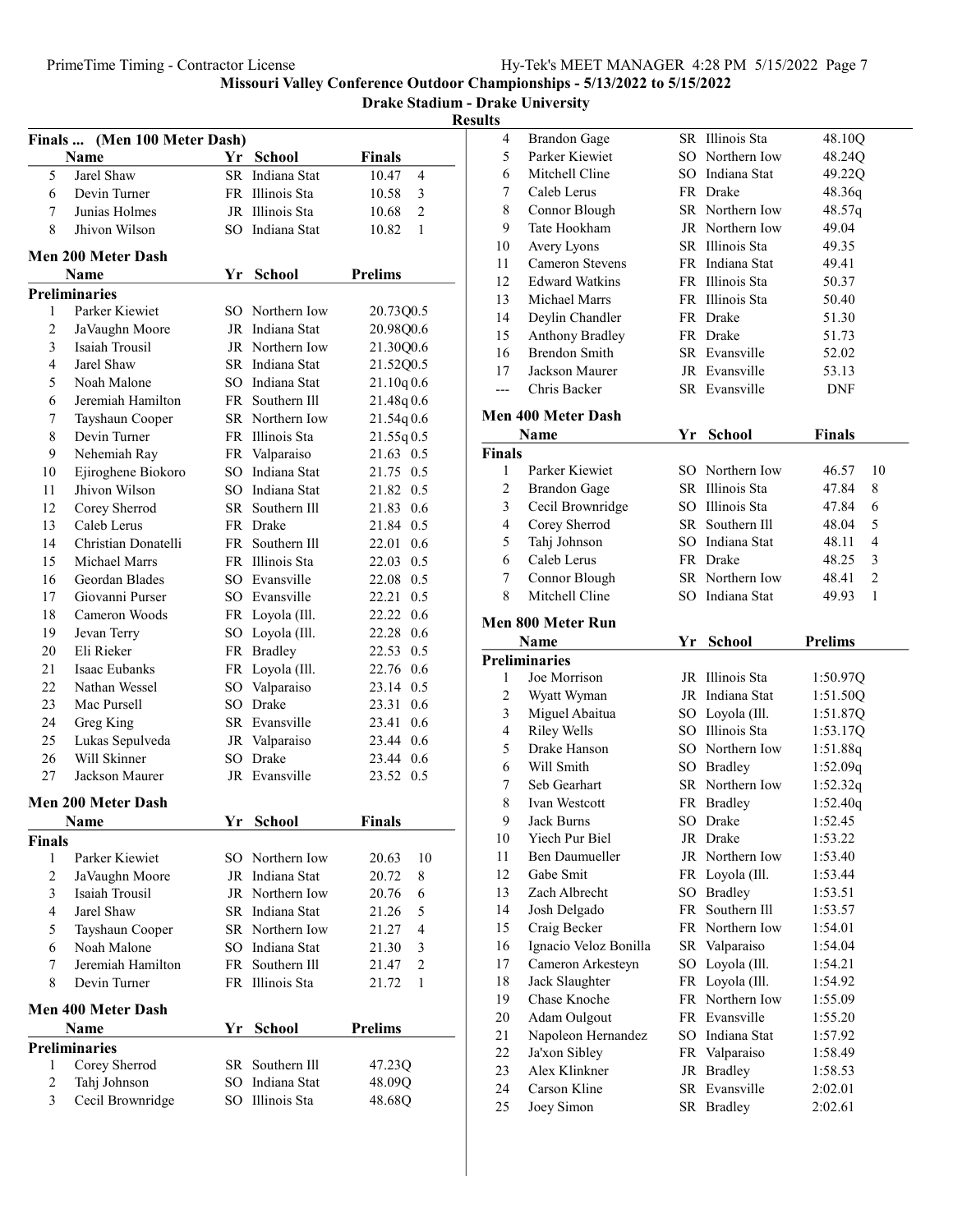#### Drake Stadium - Drake University

|                    | Preliminaries  (Men 800 Meter Run) |                       |                                |                |    |
|--------------------|------------------------------------|-----------------------|--------------------------------|----------------|----|
|                    | Name                               |                       | Yr School                      | <b>Prelims</b> |    |
| 26                 | <b>Luke Watts</b>                  |                       | SO Evansville                  | 2:24.23        |    |
|                    | Men 800 Meter Run                  |                       |                                |                |    |
|                    | Name                               | Yr                    | <b>School</b>                  | <b>Finals</b>  |    |
| Finals             |                                    |                       |                                |                |    |
| 1                  | Riley Wells                        |                       | SO Illinois Sta                | 1:53.05        | 10 |
| 2                  | Drake Hanson                       |                       | SO Northern Iow                | 1:53.46        | 8  |
| 3                  | Joe Morrison                       |                       | JR Illinois Sta                | 1:53.64        | 6  |
| 4                  | Wyatt Wyman                        |                       | JR Indiana Stat                | 1:53.89        | 5  |
| 5                  | Will Smith                         |                       | SO Bradley                     | 1:53.94        | 4  |
| 6                  | Seb Gearhart                       |                       | SR Northern Iow                | 1:54.05        | 3  |
| 7                  | Ivan Westcott                      |                       |                                | 1:56.83        | 2  |
|                    |                                    |                       | FR Bradley                     |                |    |
|                    | Men 1500 Meter Run                 |                       |                                |                |    |
|                    | <b>Name</b>                        |                       | Yr School                      | <b>Prelims</b> |    |
|                    | <b>Preliminaries</b>               |                       |                                |                |    |
| 1                  | Jason Clayton                      |                       | FR Loyola (Ill.                | 3:56.90Q       |    |
| 2                  | Isaac Basten                       |                       | JR Drake                       | 3:57.85Q       |    |
| 3                  | Ethan Breen                        |                       | SO Indiana Stat                | 3:57.56Q       |    |
| 4                  | Cale Kilian                        |                       | SR Indiana Stat                | 3:57.90Q       |    |
| 5                  | Craig Becker                       |                       | FR Northern Iow                | 3:57.60Q       |    |
| 6                  | Max Dieterich                      |                       | SO Bradley                     | 3:58.20Q       |    |
| 7                  | Jake Gillum                        |                       | SR Illinois Sta                | 3:57.94Q       |    |
| 8                  | Gabe Smit                          |                       | FR Loyola (Ill.                | 3:58.24Q       |    |
| 9                  | Cameron Arkesteyn                  |                       | SO Loyola (Ill.                | 3:58.09Q       |    |
| 10                 | Simeon Ehm                         |                       | JR Valparaiso                  | 3:58.31Q       |    |
| 11                 | Aidan Donohue                      |                       | SO Bradley                     | 3:58.35q       |    |
| 12                 | Jackson Krieg                      |                       | SO Indiana Stat                | 3:59.60q       |    |
| 13                 | Brendan Cain                       |                       | SO Drake                       | 3:59.80        |    |
| 14                 | Evan Walda                         |                       | SO Valparaiso                  | 4:03.02        |    |
| 15                 | Andrew Kephart                     |                       | JR Northern Iow                | 4:05.01        |    |
| 16                 | Peter Epur                         |                       | JR Evansville                  | 4:11.55        |    |
| 17                 | Sean Curran                        |                       | JR Valparaiso                  | 4:13.04        |    |
| 18                 | Rylan Dreyer                       |                       | SR Valparaiso                  | 4:19.54        |    |
| 19                 | Ja'xon Sibley                      |                       | FR Valparaiso                  | 4:20.25        |    |
| 20                 | Justin Nichols                     |                       | FR Evansville                  | 4:29.66        |    |
|                    |                                    |                       |                                |                |    |
|                    | Men 1500 Meter Run                 |                       |                                |                |    |
|                    | <b>Name</b>                        |                       | <u>Yr School</u>               | <b>Finals</b>  |    |
| <b>Finals</b><br>1 | Isaac Basten                       |                       | JR Drake                       | 3:54.21        | 10 |
| $\overline{c}$     | Jason Clayton                      |                       | FR Loyola (Ill.                | 3:54.82        | 8  |
| 3                  | Jake Gillum                        | SR                    | Illinois Sta                   |                | 6  |
| 4                  | Cale Kilian                        |                       | SR Indiana Stat                | 3:55.28        | 5  |
|                    |                                    |                       |                                | 3:56.43        |    |
| 5                  | Aidan Donohue                      | SO<br>SO <sub>1</sub> | <b>Bradley</b><br>Indiana Stat | 3:57.57        | 4  |
| 6                  | Jackson Krieg                      |                       | Northern Iow                   | 3:57.73        | 3  |
| 7                  | Craig Becker                       | FR                    |                                | 3:57.81        | 2  |
| 8                  | Gabe Smit<br>Max Dieterich         | FR<br>SO.             | Loyola (Ill.                   | 3:59.33        | 1  |
| 9                  |                                    |                       | <b>Bradley</b>                 | 3:59.34        |    |
| 10                 | Ethan Breen                        | SO                    | Indiana Stat                   | 4:00.23        |    |
| 11                 | Cameron Arkesteyn                  | SO                    | Loyola (Ill.                   | 4:00.55        |    |
| 12                 | Simeon Ehm                         | JR                    | Valparaiso                     | 4:01.68        |    |
|                    |                                    |                       |                                |                |    |

|                         | Men 5000 Meter Run      |    |                 |               |                |
|-------------------------|-------------------------|----|-----------------|---------------|----------------|
|                         | <b>Name</b>             |    | Yr School       | <b>Finals</b> |                |
| <b>Finals</b>           |                         |    |                 |               |                |
| 1                       | George Watson           |    | JR Bradley      | 14:06.66      | 10             |
| $\overline{c}$          | Michael Rebello         |    | FR Bradley      | 14:15.91      | 8              |
| 3                       | Dawson Smith            |    | SO Southern Ill | 14:18.30      | 6              |
| $\overline{4}$          | Charlie Parrish         |    | JR Bradley      | 14:18.58      | 5              |
| 5                       | Jake Gillum             |    | SR Illinois Sta | 14:18.86      | 4              |
| 6                       | <b>Blake Buysse</b>     |    | JR Loyola (Ill. | 14:22.07      | 3              |
| 7                       | Ethan Senti             |    | SO Southern Ill | 14:23.77      | $\overline{c}$ |
| 8                       | Matt Aho                |    | JR Bradley      | 14:30.02      | 1              |
| 9                       | Alec Danner             |    | JR Bradley      | 14:33.22      |                |
| 10                      | Matt Blanco             |    | JR Illinois Sta | 14:34.42      |                |
| 11                      | Logan Pietrzak          |    | SO Indiana Stat | 14:36.16      |                |
| 12                      | Stephen Pipilas         |    | SR Loyola (Ill. | 14:43.46      |                |
| 13                      | Cale Kilian             |    | SR Indiana Stat | 14:46.86      |                |
| 14                      | Tyler Klouda            |    | SO Illinois Sta | 14:47.78      |                |
| 15                      | Charlie Wetzel          |    | FR Illinois Sta | 14:48.38      |                |
| 16                      | Cael Light              |    | FR Indiana Stat | 14:53.47      |                |
| 17                      | Charlie Kistner         |    | FR Illinois Sta | 14:54.27      |                |
| 18                      | Sean O'Connell          |    | SR Loyola (Ill. | 14:56.71      |                |
| 19                      | Evan Walda              |    | SO Valparaiso   | 14:56.88      |                |
| 20                      | Uriah Guthrie           |    | SO Southern Ill | 14:57.98      |                |
| 21                      | Simeon Ehm              |    | JR Valparaiso   | 15:01.97      |                |
| 22                      | Enzo Marie              |    | FR Drake        | 15:02.69      |                |
| 23                      | Connor Visnic           |    | SO Drake        | 15:02.74      |                |
| 24                      | <b>Brady Griebel</b>    |    | FR Northern Iow | 15:09.13      |                |
| 25                      | Ethan Breen             |    | SO Indiana Stat | 15:13.94      |                |
| 26                      | Chris Pahnke            |    | SR Drake        | 15:14.70      |                |
| 27                      | Jackson Krieg           |    | SO Indiana Stat | 15:21.79      |                |
| ---                     | Sean Curran             |    | JR Valparaiso   | DNF           |                |
|                         | Nathan Izewski          |    | SR Valparaiso   | DNF           |                |
| ---                     |                         |    | JR Northern Iow |               |                |
| ---                     | Andrew Kephart          |    |                 | DNF           |                |
| ---                     | Peter Epur              |    | JR Evansville   | DNF           |                |
| ---                     | JJ Pedersen             |    | SR Evansville   | DNF           |                |
| ---                     | Rylan Dreyer            |    | SR Valparaiso   | <b>DNF</b>    |                |
|                         | Men 10000 Meter Run     |    |                 |               |                |
|                         | Name                    |    | Yr School       | <b>Finals</b> |                |
| <b>Finals</b>           |                         |    |                 |               |                |
| 1                       | George Watson           |    | JR Bradley      | 29:43.60      | 10             |
| $\overline{c}$          | <b>Blake Buysse</b>     |    | JR Loyola (Ill. | 29:56.92      | 8              |
| $\overline{\mathbf{3}}$ | Ethan Senti             |    | SO Southern Ill | 29:58.27      | 6              |
| $\overline{4}$          | Tyler Klouda            |    | SO Illinois Sta | 30:20.19      | 5              |
| 5                       | Alec Danner             |    | JR Bradley      | 30:25.76      | 4              |
| 6                       | Enzo Marie              |    | FR Drake        | 30:44.99      | 3              |
| 7                       | <b>Billy Hauenstein</b> |    | FR Bradley      | 30:52.28      | $\mathfrak{2}$ |
| 8                       | Matt Aho                |    | JR Bradley      | 31:01.48      | 1              |
| 9                       | Cael Light              |    | FR Indiana Stat | 31:05.64      |                |
| 10                      | Charlie Wetzel          |    | FR Illinois Sta | 31:14.43      |                |
| 11                      | Uriah Guthrie           | SO | Southern Ill    | 31:32.19      |                |
| 12                      | Michael Hahndorf        |    | SR Bradley      | 31:56.93      |                |
| 13                      | Nick Chudzik            |    | JR Loyola (Ill. | 32:14.71      |                |
| 14                      | Nathan Izewski          |    | SR Valparaiso   | 32:21.23      |                |
| 15                      | Cameron Sheehy          |    | JR Valparaiso   | 33:47.60      |                |
|                         |                         |    |                 |               |                |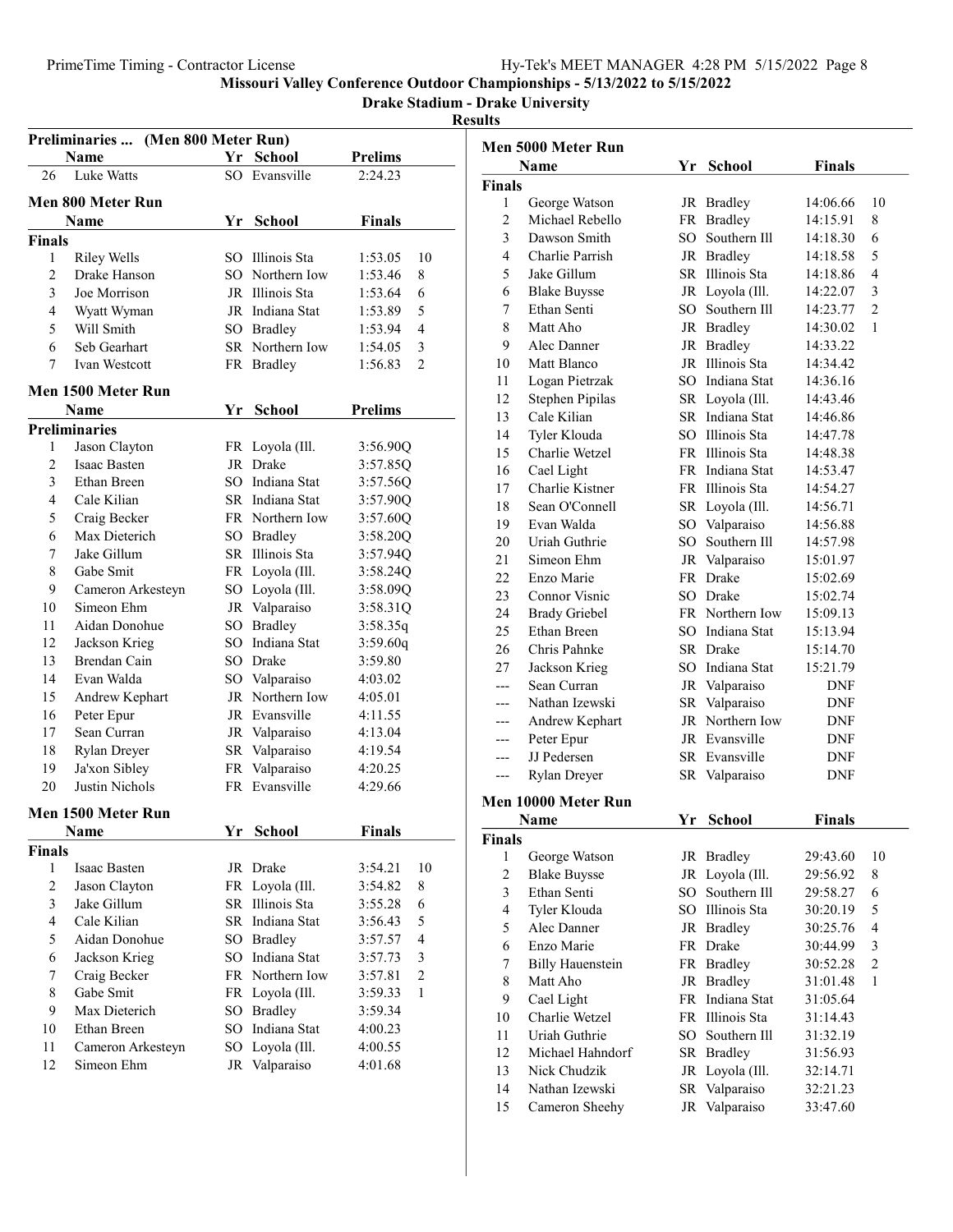# Drake Stadium - Drake University

| Finals  (Men 10000 Meter Run) |                              |    |                 |                         |  |
|-------------------------------|------------------------------|----|-----------------|-------------------------|--|
|                               | Name                         |    | Yr School       | <b>Finals</b>           |  |
| 16                            | JJ Pedersen                  |    | SR Evansville   | 34:03.92                |  |
| $---$                         | Akhil Ghosh                  |    | JR Loyola (Ill. | DNF                     |  |
|                               | Jack Zettl                   |    | SR Drake        | DNF                     |  |
|                               | <b>Men 110 Meter Hurdles</b> |    |                 |                         |  |
|                               | Name                         |    | Yr School       | <b>Prelims</b>          |  |
|                               | <b>Preliminaries</b>         |    |                 |                         |  |
| 1                             | Omar Rodgers                 |    | SR Southern Ill | 14.03Q1.4               |  |
| 2                             | <b>Brandon Ratliff</b>       |    | SO Illinois Sta | 14.14Q2.4               |  |
| 3                             | <b>Jack Sumners</b>          |    | SO Northern Iow | 14.29Q2.4               |  |
| 4                             | Luigi Rivas                  |    | FR Indiana Stat | 14.41Q1.4               |  |
| 5                             | Drew Bartels                 |    | FR Northern Iow | 14.53Q2.4               |  |
| 6                             | Daryl Black                  |    | JR Indiana Stat | 14.54Q1.4               |  |
| 7                             | <b>Riley Little</b>          |    | SR Northern Iow | 14.70q 1.4              |  |
| 8                             | Kyle Trunnell                |    | FR Northern Iow | 14.87q2.4               |  |
| 9                             | <b>Trey Riggs</b>            |    | SR Evansville   | 15.38 1.4               |  |
| 10                            | Hunter Manock                |    | FR Northern Iow | 15.41 2.4               |  |
|                               |                              |    |                 |                         |  |
|                               | <b>Men 110 Meter Hurdles</b> |    |                 |                         |  |
|                               | Name                         | Yr | <b>School</b>   | Finals                  |  |
| <b>Finals</b>                 |                              |    |                 |                         |  |
| 1                             | Omar Rodgers                 |    | SR Southern III | 13.98<br>10             |  |
| 2                             | Luigi Rivas                  |    | FR Indiana Stat | 8<br>14.03              |  |
| 3                             | <b>Jack Sumners</b>          |    | SO Northern Iow | 6<br>14.06              |  |
| 4                             | Brandon Ratliff              |    | SO Illinois Sta | 5<br>14.07              |  |
| 5                             | Drew Bartels                 |    | FR Northern Iow | 4<br>14.51              |  |
| 6                             | Daryl Black                  |    | JR Indiana Stat | 3<br>14.61              |  |
| 7                             | <b>Riley Little</b>          |    | SR Northern Iow | $\overline{c}$<br>14.70 |  |
| 8                             | Kyle Trunnell                |    | FR Northern Iow | 1<br>15.29              |  |
|                               | <b>Men 400 Meter Hurdles</b> |    |                 |                         |  |
|                               | Name                         | Yr | School          | <b>Prelims</b>          |  |
|                               | <b>Preliminaries</b>         |    |                 |                         |  |
| 1                             | <b>Omar Rodgers</b>          |    | SR Southern Ill | 51.12Q                  |  |
| 2                             | Cole Maguire                 |    | JR Illinois Sta | 51.64Q                  |  |
| 3                             | Angelo Romagna               |    | SR Drake        | 53.04Q                  |  |
| 4                             | Quincy Armstrong             |    | SO Indiana Stat | 54.45Q                  |  |
| 5                             | David Olowookere             |    | SO Drake        | 53.05Q                  |  |
| 6                             | <b>Bill Mukhtar</b>          |    | FR Northern Iow | 55.31Q                  |  |
| 7                             | Tim Harris                   |    | JR Loyola (Ill. | 55.87q                  |  |
| 8                             | <b>Grant Rickertsen</b>      |    | FR Northern Iow | 56.91q                  |  |
| 9                             | Cole Willert                 |    | SR Northern Iow | 58.72                   |  |
| 10                            | Isiah Chatman                |    | FR Illinois Sta | 58.95                   |  |
|                               | <b>Men 400 Meter Hurdles</b> |    |                 |                         |  |
|                               | <b>Name</b>                  | Yr | <b>School</b>   | <b>Finals</b>           |  |
| <b>Finals</b>                 |                              |    |                 |                         |  |
| 1                             | Cole Maguire                 |    | JR Illinois Sta | 51.09<br>10             |  |
| 2                             | <b>Omar Rodgers</b>          |    | SR Southern Ill | 8<br>51.28              |  |
| 3                             | Quincy Armstrong             |    | SO Indiana Stat | 6<br>52.07              |  |
| 4                             | David Olowookere             |    | SO Drake        | 5<br>52.10              |  |
| 5                             | Angelo Romagna               |    | SR Drake        | 4<br>52.78              |  |
| 6                             | <b>Bill Mukhtar</b>          |    | FR Northern Iow | 54.68<br>3              |  |
| 7                             | Tim Harris                   |    | JR Loyola (Ill. | $\overline{c}$<br>56.82 |  |
|                               |                              |    |                 |                         |  |

| 8              | <b>Grant Rickertsen</b>       |    | FR Northern Iow | 57.54             | 1              |
|----------------|-------------------------------|----|-----------------|-------------------|----------------|
|                | Men 3000 Meter Steeplechase   |    |                 |                   |                |
|                | Name                          | Yr | <b>School</b>   | <b>Finals</b>     |                |
| Finals         |                               |    |                 |                   |                |
| 1              | Aziz JDai                     |    | FR Drake        | 8:51.20           | 10             |
| $\overline{2}$ | Charlie Parrish               |    | JR Bradley      | 8:51.35           | 8              |
| 3              | Dawson Smith                  |    | SO Southern Ill | 9:06.50           | 6              |
| 4              | <b>Tyler Polak</b>            |    | JR Illinois Sta | 9:09.85           | 5              |
| 5              | Matt Blanco                   |    | JR Illinois Sta | 9:18.99           | 4              |
| 6              | Logan Pietrzak                |    | SO Indiana Stat | 9:21.22           | 3              |
| 7              | Ethan Breen                   |    | SO Indiana Stat | 9:30.36           | $\overline{2}$ |
| 8              | <b>Travis Hart</b>            |    | JR Southern Ill | 9:36.22           | 1              |
| 9              | <b>Brady Griebel</b>          |    | FR Northern Iow | 9:39.97           |                |
| 10             | <b>Brady Southern</b>         |    | SR Valparaiso   | 9:57.03           |                |
| 11             | <b>Brandon Kamp</b>           |    | FR Bradley      | 10:10.03          |                |
| 12             | William Neupert               |    | JR Valparaiso   | 10:52.44          |                |
|                |                               |    |                 |                   |                |
|                | Men 4x100 Meter Relay<br>Team |    | <b>Relay</b>    | <b>Finals</b>     |                |
| Finals         |                               |    |                 |                   |                |
| 1              | Indiana State                 |    |                 | 40.06             | 10             |
| $\mathfrak{2}$ | Southern Illinois             |    |                 | 40.84             | 8              |
| 3              | Evansville                    |    |                 | 42.12             | 6              |
| 4              | Loyola (Ill.)                 |    |                 | 42.13             | 5              |
| 5              | Drake                         |    |                 | 42.88             | 4              |
| ---            | Northern Iowa                 |    |                 | DNF               |                |
| ---            | Illinois State                |    |                 | DQ                |                |
|                |                               |    |                 |                   |                |
|                | Men 4x400 Meter Relay<br>Team |    |                 |                   |                |
| Finals         |                               |    | <b>Relay</b>    | <b>Finals</b>     |                |
|                |                               |    |                 |                   |                |
|                |                               |    |                 |                   |                |
| 1              | Northern Iowa                 |    |                 | 3:09.69           | 10             |
| 2              | Illinois State                |    |                 | 3:09.83           | 8              |
| 3              | Indiana State                 |    |                 | 3:12.08           | 6              |
| 4              | Southern Illinois             |    |                 | 3:13.93           | 5              |
| 5              | Drake                         |    |                 | 3:19.21           | 4              |
| 6              | <b>Bradley</b>                |    |                 | 3:21.14           | 3              |
| 7              | Valparaiso                    |    |                 | 3:21.97           | 2              |
| 8              | Loyola (Ill.)                 |    |                 | 3:24.02           | 1              |
| 9              | Evansville                    |    |                 | 3:25.72           |                |
|                | Men High Jump                 |    |                 |                   |                |
|                | Name                          | Yr | <b>School</b>   | <b>Finals</b>     |                |
| Finals         |                               |    |                 |                   |                |
| 1              | Trevor Thompson               |    | SR Southern Ill | 2.11 <sub>m</sub> | 10             |
| $\overline{c}$ | Dawson Plab                   |    | SR Southern Ill | 2.11 <sub>m</sub> | 8              |
| 3              | Cameron Getz                  |    | JR Illinois Sta | 2.08 <sub>m</sub> | 6              |
| $\overline{4}$ | Nathan Kiger                  |    | JR Indiana Stat | 2.08m             | 5              |
| 5              | Kevin Krutsch                 |    | SO Indiana Stat | 2.05 <sub>m</sub> | 3.5            |
| 5              | Lawrence Mitchell             |    | FR Indiana Stat | 2.05 <sub>m</sub> | 3.5            |
| 7              | <b>Ethan Peters</b>           |    | FR Northern Iow | 2.00 <sub>m</sub> | 1.5            |
| 7              | Caleb Miedema                 |    | JR Illinois Sta | 2.00 <sub>m</sub> | 1.5            |
| 9              | Caleb Vogel                   |    | SR Southern Ill | 2.00 <sub>m</sub> |                |
| 10             | Matt Davis                    |    | SO Northern Iow | 2.00 <sub>m</sub> |                |
| 11             | <b>Blair Brooks</b>           |    | JR Northern Iow | 1.95m             |                |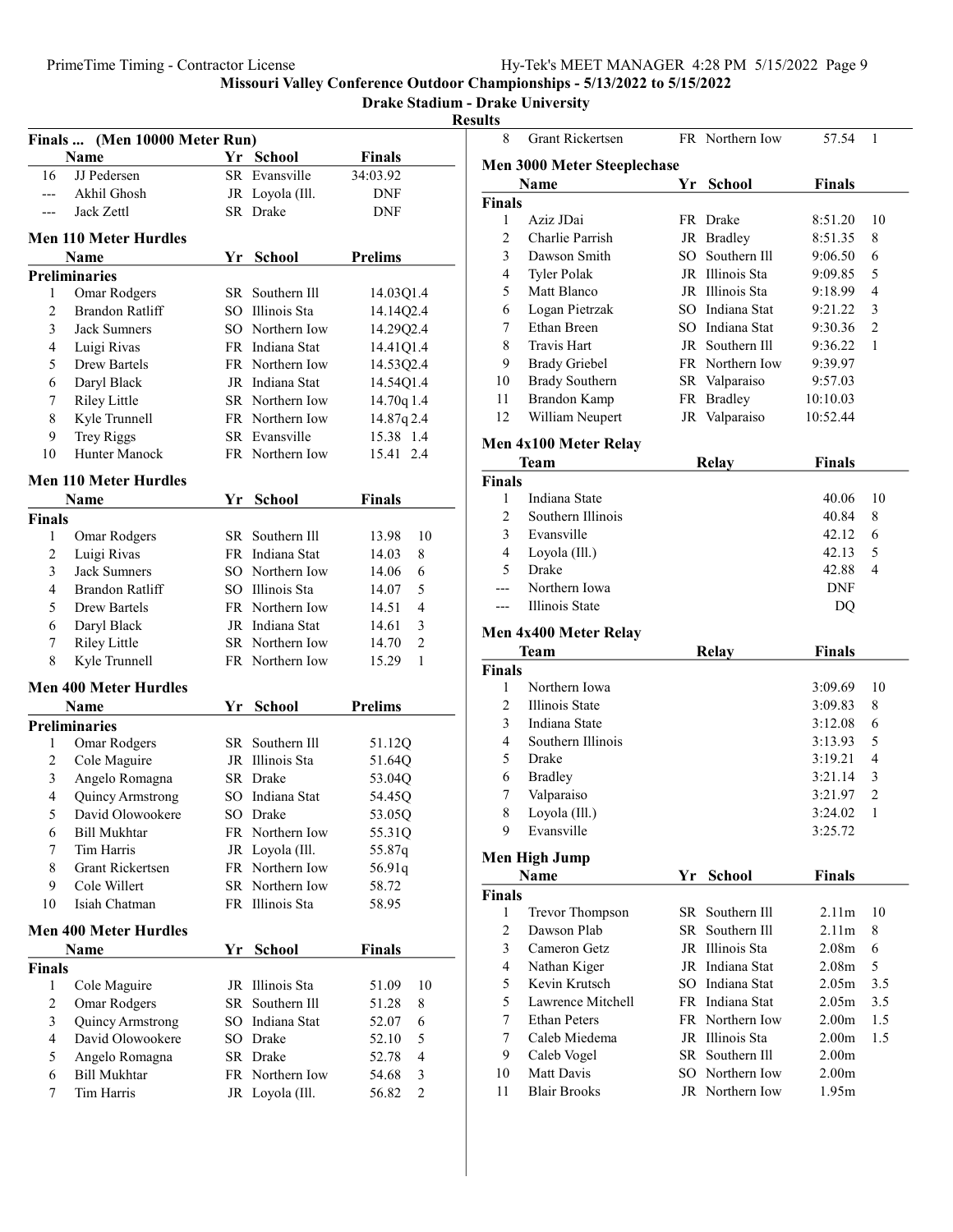Drake Stadium - Drake University

|                         | Finals  (Men High Jump)                 |    |                 |                   |                |
|-------------------------|-----------------------------------------|----|-----------------|-------------------|----------------|
|                         | <b>Name</b>                             |    | Yr School       | <b>Finals</b>     |                |
| 12                      | <b>Carter Morton</b>                    |    | SO Northern Iow | 1.95m             |                |
| 13                      | Caden Ungs                              |    | FR Northern Iow | 1.90m             |                |
| $---$                   | Ariel Atias                             |    | SO Illinois Sta | NH                |                |
| ---                     | David Engstrom                          |    | SR Valparaiso   | NH                |                |
|                         | <b>Men Pole Vault</b>                   |    |                 |                   |                |
|                         | Name                                    |    | Yr School       | <b>Finals</b>     |                |
| <b>Finals</b>           |                                         |    |                 |                   |                |
| 1                       | William Staggs                          |    | FR Indiana Stat | 4.90m             | 10             |
| $\overline{c}$          | Max Schweitzer                          |    | SO Illinois Sta | 4.80 <sub>m</sub> | 8              |
| 3                       | Sam Peschke                             |    | SR Illinois Sta | 4.60 <sub>m</sub> | 6              |
| 4                       | Evan Pickard                            |    | FR Illinois Sta | 4.60m             | 5              |
| 5                       | Teddy Allen                             |    | FR Northern Iow | 4.45m             | 4              |
| 6                       | Joey Rucinski                           |    | SR Evansville   | 4.30 <sub>m</sub> | 3              |
| ---                     | Tristan Malatlian                       |    | SO Valparaiso   | NH                |                |
|                         | <b>Men Long Jump</b>                    |    |                 |                   |                |
|                         | Name                                    |    | Yr School       | <b>Finals</b>     |                |
| <b>Finals</b>           |                                         |    |                 |                   |                |
| 1                       | Parker Kiewiet                          |    | SO Northern Iow | 7.71m             | 10             |
| $\overline{c}$          | Shomari Rogers-Walton                   |    | SO Indiana Stat | 7.51 <sub>m</sub> | 8              |
| 3                       | Frankie Young III                       |    | SO Indiana Stat | 7.42m             | 6              |
| 4                       | Darrione Williams                       |    | SO Southern Ill | 7.37 <sub>m</sub> | 5              |
| 5                       | <b>Blair Brooks</b>                     |    | JR Northern Iow | 7.32m             | 4              |
| 6                       | Mitch Conard                            |    | SO Indiana Stat | 7.31 <sub>m</sub> | 3              |
| 7                       | Cloud Masibhera                         |    | SR Drake        | 7.07m             | $\overline{2}$ |
| 8                       | Dasani Edward                           |    | SO Southern Ill | 7.05m             | 1              |
| 9                       | Caleb Massiah                           |    | FR Southern Ill | $6.97m +0.0$      |                |
| 10                      | Jack Sumners                            |    | SO Northern Iow | $6.96m +0.0$      |                |
| 11                      | Carter Morton                           |    | SO Northern Iow | $6.94m$ 0.1       |                |
| 12                      | Dearis Herron                           |    | SR Indiana Stat | $6.87m$ 0.1       |                |
| 13                      | Caleb Miedema                           |    | JR Illinois Sta | $6.79m$ 0.4       |                |
| 14                      | Brendon Smith                           |    | SR Evansville   | 5.96m 0.6         |                |
| 15                      | Giovanni Purser                         |    | SO Evansville   | 5.91m 0.3         |                |
|                         | <b>Men Triple Jump</b>                  |    |                 |                   |                |
|                         | Name                                    | Yr | <b>School</b>   | Finals            |                |
| Finals                  |                                         |    |                 |                   |                |
|                         | 1 Shomari Rogers-Walton SO Indiana Stat |    |                 | 15.57m            | 10             |
| $\overline{\mathbf{c}}$ | Elijah Williams                         |    | FR Illinois Sta | 15.05m            | 8              |
| 3                       | Dearis Herron                           |    | SR Indiana Stat | 14.92m            | 6              |
| 4                       | Cloud Masibhera                         |    | SR Drake        | 14.79m            | 5              |
| 5                       | Dasani Edward                           |    | SO Southern Ill | 14.44m            | 4              |
| 6                       | <b>Blair Brooks</b>                     |    | JR Northern Iow | 14.35m            | 3              |
| 7                       | Darrione Williams                       |    | SO Southern Ill | 14.23m            | $\overline{c}$ |
| 8                       | K. Emmanuel Odubanjo                    |    | SO Indiana Stat | 14.08m            | 1              |
| 9                       | Casey Hackett                           |    | SR Northern Iow | 13.80m            | $+0.0$         |
| 10                      | Denzel Lasam                            |    | FR Evansville   | 13.11m -0.3       |                |
|                         | Mitch Conard                            |    | SO Indiana Stat | <b>FOUL</b>       |                |
| ---                     | Frankie Young III                       | SO | Indiana Stat    | <b>FOUL</b>       |                |
| ---                     | Kevin Szczepaniec                       |    | JR Loyola (Ill. | <b>FOUL</b>       |                |

|               | <b>Men Shot Put</b>     |    |                 |               |                |
|---------------|-------------------------|----|-----------------|---------------|----------------|
|               | Name                    |    | Yr School       | <b>Finals</b> |                |
| Finals        |                         |    |                 |               |                |
| 1             | Darius King             |    | SR Northern Iow | 20.24m        | 10             |
| 2             | Logan Calvin            |    | SR Illinois Sta | 20.24m        | 8              |
| 3             | Tom Yezek               |    | SR Northern Iow | 17.88m        | 6              |
| 4             | Wyatt Puff              |    | SO Indiana Stat | 17.55m        | 5              |
| 5             | Cole Targgart           |    | JR Southern Ill | 17.06m        | 4              |
| 6             | Joe Boyer               |    | SO Illinois Sta | 17.00m        | 3              |
| 7             | <b>Brett Norton</b>     |    | SO Indiana Stat | 16.93m        | $\overline{c}$ |
| 8             | Amiri Buchanan          |    | SO Illinois Sta | 16.73m        | 1              |
| 9             | <b>Adam Phillips</b>    |    | FR Drake        | 16.14m        |                |
| 10            | Hunter Roseborough      |    | SO Southern Ill | 15.73m        |                |
| 11            | Payton Taylor           |    | SO Illinois Sta | 15.67m        |                |
| 12            | Daniel Norris           |    | FR Southern Ill | 15.64m        |                |
| 13            | Elias Foor              |    | SO Indiana Stat | 15.50m        |                |
| 14            | Noah Bolt               |    | SO Indiana Stat | 15.06m        |                |
| 15            | Michael Boots           |    | SR Evansville   | 14.05m        |                |
| 16            | Zach Dove               |    | JR Evansville   | 13.72m        |                |
| 17            | Tommy Palmer            |    | FR Valparaiso   | 13.55m        |                |
| 18            | Will Rinker             |    | FR Valparaiso   | 10.47m        |                |
| ---           | <b>Andrew Schuler</b>   |    | SR Evansville   | FOUL          |                |
|               |                         |    |                 |               |                |
|               | <b>Men Discus Throw</b> |    |                 |               |                |
|               | Name                    | Yr | <b>School</b>   | <b>Finals</b> |                |
| <b>Finals</b> |                         |    |                 |               |                |
| 1             | Darius King             |    | SR Northern Iow | 55.75m        | 10             |
| 2             | Tom Yezek               |    | SR Northern Iow | 55.33m        | 8              |
| 3             | Wyatt Puff              |    | SO Indiana Stat | 53.90m        | 6              |
| 4             | Peyton Taylor           |    | SR Southern Ill | 51.85m        | 5              |
| 5             | Joe Boyer               |    | SO Illinois Sta | 51.81m        | 4              |
| 6             | Cole Targgart           |    | JR Southern Ill | 51.53m        | 3              |
| 7             | Logan Calvin            |    | SR Illinois Sta | 50.98m        | $\overline{2}$ |
| 8             | <b>Brett Norton</b>     |    | SO Indiana Stat | 50.95m        | 1              |
| 9             | Noah Bolt               |    | SO Indiana Stat | 49.69m        |                |
| 10            | Elias Foor              |    | SO Indiana Stat | 49.00m        |                |
| 11            | Daniel Norris           |    | FR Southern Ill | 48.82m        |                |
| 12            | <b>Adam Phillips</b>    |    | FR Drake        | 48.76m        |                |
| 13            | Austin Jentz            | SO | Drake           | 47.92m        |                |
| 14            | Zach Dove               |    | JR Evansville   | 47.05m        |                |
| 15            | Payton Taylor           |    | SO Illinois Sta | 46.18m        |                |
| 16            | Michael Boots           |    | SR Evansville   | 44.10m        |                |
| 17            | Amiri Buchanan          |    | SO Illinois Sta | 43.42m        |                |
| 18            | Eddie Juszczak          |    | SR Valparaiso   | 42.11m        |                |
| 19            | Jeremiah Johnson        |    | SO Valparaiso   | 41.30m        |                |
| 20            | Andrew Schuler          |    | SR Evansville   | 40.93m        |                |
| 21            | Alek Trafton            |    | SR Valparaiso   | 39.68m        |                |
| 22            | Joe Irons               |    | FR Valparaiso   | 37.45m        |                |
| 23            | Reid Davis              |    | FR Valparaiso   | 35.71m        |                |
|               | <b>Men Hammer Throw</b> |    |                 |               |                |
|               |                         |    |                 |               |                |
|               | Name                    | Yr | School          | <b>Finals</b> |                |
| <b>Finals</b> |                         |    |                 |               |                |
| 1             | <b>Anthony Barmes</b>   |    | FR Drake        | 66.32m        | 10             |
| 2             | Joey Harkins            |    | JR Drake        | 62.34m        | 8              |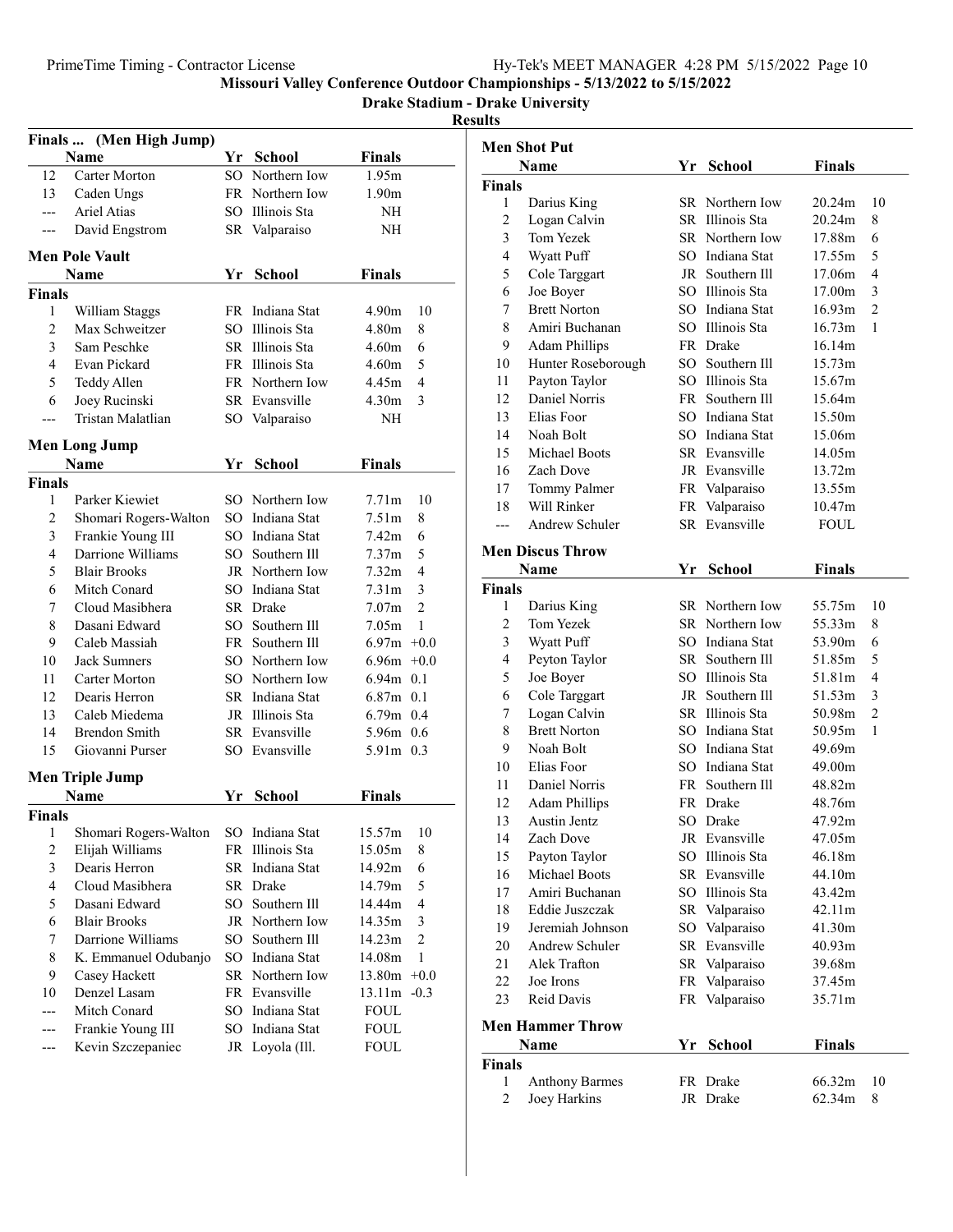Drake Stadium - Drake University

|                | Finals  (Men Hammer Throw)                 |    |                 |               |                |
|----------------|--------------------------------------------|----|-----------------|---------------|----------------|
|                | Name                                       |    | Yr School       | <b>Finals</b> |                |
| 3              | Ethan Marshall                             |    | SO Drake        | 60.86m        | 6              |
| 4              | <b>Adam Phillips</b>                       |    | FR Drake        | 60.10m        | 5              |
| 5              | Logan Calvin                               |    | SR Illinois Sta | 59.68m        | 4              |
| 6              | Noah Bolt                                  |    | SO Indiana Stat | 57.83m        | 3              |
| 7              | Darius King                                |    | SR Northern Iow | 57.03m        | $\overline{2}$ |
| 8              | Dylan Beaird                               |    | JR Southern Ill | 56.12m        | 1              |
| 9              | Alek Trafton                               |    | SR Valparaiso   | 55.91m        |                |
| 10             | Amiri Buchanan                             |    | SO Illinois Sta | 55.32m        |                |
| 11             | Eddie Juszczak                             |    | SR Valparaiso   | 53.32m        |                |
| 12             | <b>Austin Jentz</b>                        |    | SO Drake        | 53.31m        |                |
| 13             | Daniel Norris                              |    | FR Southern Ill | 53.00m        |                |
| 14             | Elias Foor                                 |    | SO Indiana Stat | 51.46m        |                |
| 15             | Zach Fiser                                 |    | JR Illinois Sta | 49.88m        |                |
| 16             | Michael Boots                              |    | SR Evansville   | 46.77m        |                |
| 17             | Zach Dove                                  |    | JR Evansville   | 44.71m        |                |
| 18             | Andrew Schuler                             |    | SR Evansville   | 44.21m        |                |
| 19             | Will Rinker                                |    | FR Valparaiso   | 41.37m        |                |
| 20             | Joe Irons                                  |    | FR Valparaiso   | 35.96m        |                |
| ---            | Jacob Baier                                |    | FR Northern Iow | <b>FOUL</b>   |                |
| ---            | <b>Brett Norton</b>                        |    | SO Indiana Stat | <b>FOUL</b>   |                |
| ---            | Jeremiah Johnson                           |    | SO Valparaiso   | FOUL          |                |
|                | <b>Men Javelin Throw</b>                   |    |                 |               |                |
|                | Name                                       | Yr | <b>School</b>   | <b>Finals</b> |                |
| <b>Finals</b>  |                                            |    |                 |               |                |
| 1              | Ariel Atias                                |    | SO Illinois Sta | 63.10m        | 10             |
| 2              | Thomas Hickerson                           |    | SR Indiana Stat | 59.50m        | 8              |
| 3              | Will Tsai                                  |    | JR Drake        | 58.80m        | 6              |
| 4              | Zach Fiser                                 |    | JR Illinois Sta | 55.17m        | 5              |
| 5              | Elias Foor                                 |    | SO Indiana Stat | 52.22m        | 4              |
| 6              | Carter Morton                              |    | SO Northern Iow | 51.32m        | 3              |
| 7              | Josh Schmid                                |    | SO Illinois Sta | 51.20m        | 2              |
| 8              | Tommy Palmer                               |    | FR Valparaiso   | 48.63m        | 1              |
| 9              | Joey Rucinski                              |    | SR Evansville   | 48.50m        |                |
| 10             | Zack Butcher                               |    | SO Northern Iow | 46.00m        |                |
| 11             | Drew Bartels                               |    | FR Northern Iow | 44.71m        |                |
| 12             | Ethan Marshall                             |    | SO Drake        | 43.66m        |                |
| 13             | Zach Dove                                  |    | JR Evansville   | 40.05m        |                |
| 14             | Matt Davis                                 |    | SO Northern Iow | 39.00m        |                |
|                | Decathlon: #1 Men 100 Meter Dash Decathlon |    |                 |               |                |
|                | Name                                       | Yr | <b>School</b>   | <b>Finals</b> |                |
| <b>Finals</b>  |                                            |    |                 |               |                |
| 1              | Drew Bartels                               |    | FR Northern Iow | 10.81         | 903            |
| $\overline{c}$ | Zack Butcher                               |    | SO Northern Iow | 10.91         | 881            |
| 3              | Carter Morton                              |    | SO Northern Iow | 11.18         | 821            |
| 4              | Matt Davis                                 |    | SO Northern Iow | 11.23         | 810            |
| 5              | Ariel Atias                                |    | SO Illinois Sta | 11.35         | 784            |
| 6              | Caleb Miedema                              |    | JR Illinois Sta | 11.39         | 776            |
| 7              | Preston Riggs                              |    | FR Evansville   | 11.56         | 740            |
| 8              | Chase Knoblett                             |    | SO Illinois Sta | 11.59         | 734            |
| 9              | Joey Rucinski                              |    | SR Evansville   | 11.86         | 679            |
| 10             | Ethan Litavecz                             |    | FR Valparaiso   | 11.92         | 667            |
|                |                                            |    |                 |               |                |

| Yr School<br><b>Finals</b><br>Name<br><b>Finals</b><br>Zack Butcher<br>SO Northern Iow<br>49.02<br>860<br>1<br>$\overline{2}$<br>Drew Bartels<br>FR Northern Iow<br>50.67<br>784<br>3<br>Carter Morton<br>SO Northern Iow<br>50.69<br>783<br>$\overline{4}$<br>Matt Davis<br>SO Northern Iow<br>51.49<br>747<br>5<br>Ariel Atias<br>SO Illinois Sta<br>52.20<br>716<br>6<br>Joey Rucinski<br>SR Evansville<br>52.39<br>708<br>7<br>Caleb Miedema<br>JR Illinois Sta<br>52.52<br>702<br>Chase Knoblett<br>SO Illinois Sta<br>8<br>54.00<br>640<br>9<br>Preston Riggs<br>FR Evansville<br>54.44<br>622<br>10<br>Ethan Litavecz<br>589<br>FR Valparaiso<br>55.24<br>Decathlon: #10 Men 1500 Meter Run Decathlon<br><b>School</b><br><b>Finals</b><br>Name<br>Yr<br>Finals<br>SR Evansville<br>5:09.96<br>504<br>1<br>Joey Rucinski<br>$\overline{2}$<br>Ariel Atias<br>SO Illinois Sta<br>502<br>5:10.29<br>3<br>Carter Morton<br>SO Northern Iow<br>5:21.39<br>443<br>$\overline{4}$<br>Chase Knoblett<br>SO Illinois Sta<br>5:28.55<br>407<br>5<br>Preston Riggs<br>FR Evansville<br>5:30.38<br>397<br>6<br>Ethan Litavecz<br>Valparaiso<br>391<br>FR<br>5:31.72<br>7<br>Caleb Miedema<br>JR Illinois Sta<br>5:36.12<br>370<br>8<br>Matt Davis<br>SO Northern Iow<br>5:36.15<br>370<br>9<br>Drew Bartels<br>FR Northern Iow<br>5:36.17<br>369<br>SO Northern Iow<br>10<br>Zack Butcher<br>5:36.18<br>369<br>Decathlon: #6 Men 110 Meter Hurdles Decathlon<br>Yr<br><b>School</b><br><b>Finals</b><br>Name<br>Finals<br>1<br>Drew Bartels<br>FR Northern Iow<br>907<br>14.53<br>$\overline{2}$<br>Carter Morton<br>SO Northern Iow<br>14.96<br>854<br>3<br>Caleb Miedema<br>JR Illinois Sta<br>820<br>15.25<br>$\overline{4}$<br>Zack Butcher<br>SO Northern Iow<br>15.42<br>799<br>5<br><b>Ariel Atias</b><br>SO Illinois Sta<br>15.59<br>780<br>6<br>Ethan Litavecz<br>FR Valparaiso<br>743<br>15.91<br>SO Illinois Sta<br>7<br>Chase Knoblett<br>16.36<br>693<br>8<br>Joey Rucinski<br>SR Evansville<br>16.64<br>662<br>9<br>Matt Davis<br>SO Northern Iow<br>17.27<br>596<br>FR Evansville<br>10<br>Preston Riggs<br>17.96<br>528<br>Decathlon: #4 Men High Jump Decathlon<br>Yr School<br><b>Finals</b><br>Name<br>Finals<br>Matt Davis<br>850<br>1<br>SO Northern Iow<br>2.05m<br>1<br>Carter Morton<br>SO.<br>Northern Iow<br>2.05m<br>850<br>3<br>Caleb Miedema<br>JR Illinois Sta<br>1.96m<br>767<br>SO Illinois Sta<br>4<br>Ariel Atias<br>1.93 <sub>m</sub><br>740<br>5<br>FR Northern Iow<br>Drew Bartels<br>1.87 <sub>m</sub><br>687<br>6<br>Zack Butcher<br>SO Northern Iow<br>1.84m<br>661<br>7<br>SO<br>Illinois Sta<br>636<br>Chase Knoblett<br>1.81 <sub>m</sub><br>8<br>Ethan Litavecz<br>610<br>FR<br>Valparaiso<br>1.78m<br>Evansville<br>9<br>560<br>Preston Riggs<br>FR<br>1.72m<br>10<br>SR Evansville<br>512<br>1.66m | Decathlon: #5 Men 400 Meter Dash Decathlon |  |  |
|----------------------------------------------------------------------------------------------------------------------------------------------------------------------------------------------------------------------------------------------------------------------------------------------------------------------------------------------------------------------------------------------------------------------------------------------------------------------------------------------------------------------------------------------------------------------------------------------------------------------------------------------------------------------------------------------------------------------------------------------------------------------------------------------------------------------------------------------------------------------------------------------------------------------------------------------------------------------------------------------------------------------------------------------------------------------------------------------------------------------------------------------------------------------------------------------------------------------------------------------------------------------------------------------------------------------------------------------------------------------------------------------------------------------------------------------------------------------------------------------------------------------------------------------------------------------------------------------------------------------------------------------------------------------------------------------------------------------------------------------------------------------------------------------------------------------------------------------------------------------------------------------------------------------------------------------------------------------------------------------------------------------------------------------------------------------------------------------------------------------------------------------------------------------------------------------------------------------------------------------------------------------------------------------------------------------------------------------------------------------------------------------------------------------------------------------------------------------------------------------------------------------------------------------------------------------------------------------------------------------------------------------------------------------------------------------------------------------------------------------------------------------------------------------------------------------------------------------|--------------------------------------------|--|--|
|                                                                                                                                                                                                                                                                                                                                                                                                                                                                                                                                                                                                                                                                                                                                                                                                                                                                                                                                                                                                                                                                                                                                                                                                                                                                                                                                                                                                                                                                                                                                                                                                                                                                                                                                                                                                                                                                                                                                                                                                                                                                                                                                                                                                                                                                                                                                                                                                                                                                                                                                                                                                                                                                                                                                                                                                                                              |                                            |  |  |
|                                                                                                                                                                                                                                                                                                                                                                                                                                                                                                                                                                                                                                                                                                                                                                                                                                                                                                                                                                                                                                                                                                                                                                                                                                                                                                                                                                                                                                                                                                                                                                                                                                                                                                                                                                                                                                                                                                                                                                                                                                                                                                                                                                                                                                                                                                                                                                                                                                                                                                                                                                                                                                                                                                                                                                                                                                              |                                            |  |  |
|                                                                                                                                                                                                                                                                                                                                                                                                                                                                                                                                                                                                                                                                                                                                                                                                                                                                                                                                                                                                                                                                                                                                                                                                                                                                                                                                                                                                                                                                                                                                                                                                                                                                                                                                                                                                                                                                                                                                                                                                                                                                                                                                                                                                                                                                                                                                                                                                                                                                                                                                                                                                                                                                                                                                                                                                                                              |                                            |  |  |
|                                                                                                                                                                                                                                                                                                                                                                                                                                                                                                                                                                                                                                                                                                                                                                                                                                                                                                                                                                                                                                                                                                                                                                                                                                                                                                                                                                                                                                                                                                                                                                                                                                                                                                                                                                                                                                                                                                                                                                                                                                                                                                                                                                                                                                                                                                                                                                                                                                                                                                                                                                                                                                                                                                                                                                                                                                              |                                            |  |  |
|                                                                                                                                                                                                                                                                                                                                                                                                                                                                                                                                                                                                                                                                                                                                                                                                                                                                                                                                                                                                                                                                                                                                                                                                                                                                                                                                                                                                                                                                                                                                                                                                                                                                                                                                                                                                                                                                                                                                                                                                                                                                                                                                                                                                                                                                                                                                                                                                                                                                                                                                                                                                                                                                                                                                                                                                                                              |                                            |  |  |
|                                                                                                                                                                                                                                                                                                                                                                                                                                                                                                                                                                                                                                                                                                                                                                                                                                                                                                                                                                                                                                                                                                                                                                                                                                                                                                                                                                                                                                                                                                                                                                                                                                                                                                                                                                                                                                                                                                                                                                                                                                                                                                                                                                                                                                                                                                                                                                                                                                                                                                                                                                                                                                                                                                                                                                                                                                              |                                            |  |  |
|                                                                                                                                                                                                                                                                                                                                                                                                                                                                                                                                                                                                                                                                                                                                                                                                                                                                                                                                                                                                                                                                                                                                                                                                                                                                                                                                                                                                                                                                                                                                                                                                                                                                                                                                                                                                                                                                                                                                                                                                                                                                                                                                                                                                                                                                                                                                                                                                                                                                                                                                                                                                                                                                                                                                                                                                                                              |                                            |  |  |
|                                                                                                                                                                                                                                                                                                                                                                                                                                                                                                                                                                                                                                                                                                                                                                                                                                                                                                                                                                                                                                                                                                                                                                                                                                                                                                                                                                                                                                                                                                                                                                                                                                                                                                                                                                                                                                                                                                                                                                                                                                                                                                                                                                                                                                                                                                                                                                                                                                                                                                                                                                                                                                                                                                                                                                                                                                              |                                            |  |  |
|                                                                                                                                                                                                                                                                                                                                                                                                                                                                                                                                                                                                                                                                                                                                                                                                                                                                                                                                                                                                                                                                                                                                                                                                                                                                                                                                                                                                                                                                                                                                                                                                                                                                                                                                                                                                                                                                                                                                                                                                                                                                                                                                                                                                                                                                                                                                                                                                                                                                                                                                                                                                                                                                                                                                                                                                                                              |                                            |  |  |
|                                                                                                                                                                                                                                                                                                                                                                                                                                                                                                                                                                                                                                                                                                                                                                                                                                                                                                                                                                                                                                                                                                                                                                                                                                                                                                                                                                                                                                                                                                                                                                                                                                                                                                                                                                                                                                                                                                                                                                                                                                                                                                                                                                                                                                                                                                                                                                                                                                                                                                                                                                                                                                                                                                                                                                                                                                              |                                            |  |  |
|                                                                                                                                                                                                                                                                                                                                                                                                                                                                                                                                                                                                                                                                                                                                                                                                                                                                                                                                                                                                                                                                                                                                                                                                                                                                                                                                                                                                                                                                                                                                                                                                                                                                                                                                                                                                                                                                                                                                                                                                                                                                                                                                                                                                                                                                                                                                                                                                                                                                                                                                                                                                                                                                                                                                                                                                                                              |                                            |  |  |
|                                                                                                                                                                                                                                                                                                                                                                                                                                                                                                                                                                                                                                                                                                                                                                                                                                                                                                                                                                                                                                                                                                                                                                                                                                                                                                                                                                                                                                                                                                                                                                                                                                                                                                                                                                                                                                                                                                                                                                                                                                                                                                                                                                                                                                                                                                                                                                                                                                                                                                                                                                                                                                                                                                                                                                                                                                              |                                            |  |  |
|                                                                                                                                                                                                                                                                                                                                                                                                                                                                                                                                                                                                                                                                                                                                                                                                                                                                                                                                                                                                                                                                                                                                                                                                                                                                                                                                                                                                                                                                                                                                                                                                                                                                                                                                                                                                                                                                                                                                                                                                                                                                                                                                                                                                                                                                                                                                                                                                                                                                                                                                                                                                                                                                                                                                                                                                                                              |                                            |  |  |
|                                                                                                                                                                                                                                                                                                                                                                                                                                                                                                                                                                                                                                                                                                                                                                                                                                                                                                                                                                                                                                                                                                                                                                                                                                                                                                                                                                                                                                                                                                                                                                                                                                                                                                                                                                                                                                                                                                                                                                                                                                                                                                                                                                                                                                                                                                                                                                                                                                                                                                                                                                                                                                                                                                                                                                                                                                              |                                            |  |  |
|                                                                                                                                                                                                                                                                                                                                                                                                                                                                                                                                                                                                                                                                                                                                                                                                                                                                                                                                                                                                                                                                                                                                                                                                                                                                                                                                                                                                                                                                                                                                                                                                                                                                                                                                                                                                                                                                                                                                                                                                                                                                                                                                                                                                                                                                                                                                                                                                                                                                                                                                                                                                                                                                                                                                                                                                                                              |                                            |  |  |
|                                                                                                                                                                                                                                                                                                                                                                                                                                                                                                                                                                                                                                                                                                                                                                                                                                                                                                                                                                                                                                                                                                                                                                                                                                                                                                                                                                                                                                                                                                                                                                                                                                                                                                                                                                                                                                                                                                                                                                                                                                                                                                                                                                                                                                                                                                                                                                                                                                                                                                                                                                                                                                                                                                                                                                                                                                              |                                            |  |  |
|                                                                                                                                                                                                                                                                                                                                                                                                                                                                                                                                                                                                                                                                                                                                                                                                                                                                                                                                                                                                                                                                                                                                                                                                                                                                                                                                                                                                                                                                                                                                                                                                                                                                                                                                                                                                                                                                                                                                                                                                                                                                                                                                                                                                                                                                                                                                                                                                                                                                                                                                                                                                                                                                                                                                                                                                                                              |                                            |  |  |
|                                                                                                                                                                                                                                                                                                                                                                                                                                                                                                                                                                                                                                                                                                                                                                                                                                                                                                                                                                                                                                                                                                                                                                                                                                                                                                                                                                                                                                                                                                                                                                                                                                                                                                                                                                                                                                                                                                                                                                                                                                                                                                                                                                                                                                                                                                                                                                                                                                                                                                                                                                                                                                                                                                                                                                                                                                              |                                            |  |  |
|                                                                                                                                                                                                                                                                                                                                                                                                                                                                                                                                                                                                                                                                                                                                                                                                                                                                                                                                                                                                                                                                                                                                                                                                                                                                                                                                                                                                                                                                                                                                                                                                                                                                                                                                                                                                                                                                                                                                                                                                                                                                                                                                                                                                                                                                                                                                                                                                                                                                                                                                                                                                                                                                                                                                                                                                                                              |                                            |  |  |
|                                                                                                                                                                                                                                                                                                                                                                                                                                                                                                                                                                                                                                                                                                                                                                                                                                                                                                                                                                                                                                                                                                                                                                                                                                                                                                                                                                                                                                                                                                                                                                                                                                                                                                                                                                                                                                                                                                                                                                                                                                                                                                                                                                                                                                                                                                                                                                                                                                                                                                                                                                                                                                                                                                                                                                                                                                              |                                            |  |  |
|                                                                                                                                                                                                                                                                                                                                                                                                                                                                                                                                                                                                                                                                                                                                                                                                                                                                                                                                                                                                                                                                                                                                                                                                                                                                                                                                                                                                                                                                                                                                                                                                                                                                                                                                                                                                                                                                                                                                                                                                                                                                                                                                                                                                                                                                                                                                                                                                                                                                                                                                                                                                                                                                                                                                                                                                                                              |                                            |  |  |
|                                                                                                                                                                                                                                                                                                                                                                                                                                                                                                                                                                                                                                                                                                                                                                                                                                                                                                                                                                                                                                                                                                                                                                                                                                                                                                                                                                                                                                                                                                                                                                                                                                                                                                                                                                                                                                                                                                                                                                                                                                                                                                                                                                                                                                                                                                                                                                                                                                                                                                                                                                                                                                                                                                                                                                                                                                              |                                            |  |  |
|                                                                                                                                                                                                                                                                                                                                                                                                                                                                                                                                                                                                                                                                                                                                                                                                                                                                                                                                                                                                                                                                                                                                                                                                                                                                                                                                                                                                                                                                                                                                                                                                                                                                                                                                                                                                                                                                                                                                                                                                                                                                                                                                                                                                                                                                                                                                                                                                                                                                                                                                                                                                                                                                                                                                                                                                                                              |                                            |  |  |
|                                                                                                                                                                                                                                                                                                                                                                                                                                                                                                                                                                                                                                                                                                                                                                                                                                                                                                                                                                                                                                                                                                                                                                                                                                                                                                                                                                                                                                                                                                                                                                                                                                                                                                                                                                                                                                                                                                                                                                                                                                                                                                                                                                                                                                                                                                                                                                                                                                                                                                                                                                                                                                                                                                                                                                                                                                              |                                            |  |  |
|                                                                                                                                                                                                                                                                                                                                                                                                                                                                                                                                                                                                                                                                                                                                                                                                                                                                                                                                                                                                                                                                                                                                                                                                                                                                                                                                                                                                                                                                                                                                                                                                                                                                                                                                                                                                                                                                                                                                                                                                                                                                                                                                                                                                                                                                                                                                                                                                                                                                                                                                                                                                                                                                                                                                                                                                                                              |                                            |  |  |
|                                                                                                                                                                                                                                                                                                                                                                                                                                                                                                                                                                                                                                                                                                                                                                                                                                                                                                                                                                                                                                                                                                                                                                                                                                                                                                                                                                                                                                                                                                                                                                                                                                                                                                                                                                                                                                                                                                                                                                                                                                                                                                                                                                                                                                                                                                                                                                                                                                                                                                                                                                                                                                                                                                                                                                                                                                              |                                            |  |  |
|                                                                                                                                                                                                                                                                                                                                                                                                                                                                                                                                                                                                                                                                                                                                                                                                                                                                                                                                                                                                                                                                                                                                                                                                                                                                                                                                                                                                                                                                                                                                                                                                                                                                                                                                                                                                                                                                                                                                                                                                                                                                                                                                                                                                                                                                                                                                                                                                                                                                                                                                                                                                                                                                                                                                                                                                                                              |                                            |  |  |
|                                                                                                                                                                                                                                                                                                                                                                                                                                                                                                                                                                                                                                                                                                                                                                                                                                                                                                                                                                                                                                                                                                                                                                                                                                                                                                                                                                                                                                                                                                                                                                                                                                                                                                                                                                                                                                                                                                                                                                                                                                                                                                                                                                                                                                                                                                                                                                                                                                                                                                                                                                                                                                                                                                                                                                                                                                              |                                            |  |  |
|                                                                                                                                                                                                                                                                                                                                                                                                                                                                                                                                                                                                                                                                                                                                                                                                                                                                                                                                                                                                                                                                                                                                                                                                                                                                                                                                                                                                                                                                                                                                                                                                                                                                                                                                                                                                                                                                                                                                                                                                                                                                                                                                                                                                                                                                                                                                                                                                                                                                                                                                                                                                                                                                                                                                                                                                                                              |                                            |  |  |
|                                                                                                                                                                                                                                                                                                                                                                                                                                                                                                                                                                                                                                                                                                                                                                                                                                                                                                                                                                                                                                                                                                                                                                                                                                                                                                                                                                                                                                                                                                                                                                                                                                                                                                                                                                                                                                                                                                                                                                                                                                                                                                                                                                                                                                                                                                                                                                                                                                                                                                                                                                                                                                                                                                                                                                                                                                              |                                            |  |  |
|                                                                                                                                                                                                                                                                                                                                                                                                                                                                                                                                                                                                                                                                                                                                                                                                                                                                                                                                                                                                                                                                                                                                                                                                                                                                                                                                                                                                                                                                                                                                                                                                                                                                                                                                                                                                                                                                                                                                                                                                                                                                                                                                                                                                                                                                                                                                                                                                                                                                                                                                                                                                                                                                                                                                                                                                                                              |                                            |  |  |
|                                                                                                                                                                                                                                                                                                                                                                                                                                                                                                                                                                                                                                                                                                                                                                                                                                                                                                                                                                                                                                                                                                                                                                                                                                                                                                                                                                                                                                                                                                                                                                                                                                                                                                                                                                                                                                                                                                                                                                                                                                                                                                                                                                                                                                                                                                                                                                                                                                                                                                                                                                                                                                                                                                                                                                                                                                              |                                            |  |  |
|                                                                                                                                                                                                                                                                                                                                                                                                                                                                                                                                                                                                                                                                                                                                                                                                                                                                                                                                                                                                                                                                                                                                                                                                                                                                                                                                                                                                                                                                                                                                                                                                                                                                                                                                                                                                                                                                                                                                                                                                                                                                                                                                                                                                                                                                                                                                                                                                                                                                                                                                                                                                                                                                                                                                                                                                                                              |                                            |  |  |
|                                                                                                                                                                                                                                                                                                                                                                                                                                                                                                                                                                                                                                                                                                                                                                                                                                                                                                                                                                                                                                                                                                                                                                                                                                                                                                                                                                                                                                                                                                                                                                                                                                                                                                                                                                                                                                                                                                                                                                                                                                                                                                                                                                                                                                                                                                                                                                                                                                                                                                                                                                                                                                                                                                                                                                                                                                              |                                            |  |  |
|                                                                                                                                                                                                                                                                                                                                                                                                                                                                                                                                                                                                                                                                                                                                                                                                                                                                                                                                                                                                                                                                                                                                                                                                                                                                                                                                                                                                                                                                                                                                                                                                                                                                                                                                                                                                                                                                                                                                                                                                                                                                                                                                                                                                                                                                                                                                                                                                                                                                                                                                                                                                                                                                                                                                                                                                                                              |                                            |  |  |
|                                                                                                                                                                                                                                                                                                                                                                                                                                                                                                                                                                                                                                                                                                                                                                                                                                                                                                                                                                                                                                                                                                                                                                                                                                                                                                                                                                                                                                                                                                                                                                                                                                                                                                                                                                                                                                                                                                                                                                                                                                                                                                                                                                                                                                                                                                                                                                                                                                                                                                                                                                                                                                                                                                                                                                                                                                              |                                            |  |  |
|                                                                                                                                                                                                                                                                                                                                                                                                                                                                                                                                                                                                                                                                                                                                                                                                                                                                                                                                                                                                                                                                                                                                                                                                                                                                                                                                                                                                                                                                                                                                                                                                                                                                                                                                                                                                                                                                                                                                                                                                                                                                                                                                                                                                                                                                                                                                                                                                                                                                                                                                                                                                                                                                                                                                                                                                                                              |                                            |  |  |
|                                                                                                                                                                                                                                                                                                                                                                                                                                                                                                                                                                                                                                                                                                                                                                                                                                                                                                                                                                                                                                                                                                                                                                                                                                                                                                                                                                                                                                                                                                                                                                                                                                                                                                                                                                                                                                                                                                                                                                                                                                                                                                                                                                                                                                                                                                                                                                                                                                                                                                                                                                                                                                                                                                                                                                                                                                              |                                            |  |  |
|                                                                                                                                                                                                                                                                                                                                                                                                                                                                                                                                                                                                                                                                                                                                                                                                                                                                                                                                                                                                                                                                                                                                                                                                                                                                                                                                                                                                                                                                                                                                                                                                                                                                                                                                                                                                                                                                                                                                                                                                                                                                                                                                                                                                                                                                                                                                                                                                                                                                                                                                                                                                                                                                                                                                                                                                                                              |                                            |  |  |
|                                                                                                                                                                                                                                                                                                                                                                                                                                                                                                                                                                                                                                                                                                                                                                                                                                                                                                                                                                                                                                                                                                                                                                                                                                                                                                                                                                                                                                                                                                                                                                                                                                                                                                                                                                                                                                                                                                                                                                                                                                                                                                                                                                                                                                                                                                                                                                                                                                                                                                                                                                                                                                                                                                                                                                                                                                              |                                            |  |  |
|                                                                                                                                                                                                                                                                                                                                                                                                                                                                                                                                                                                                                                                                                                                                                                                                                                                                                                                                                                                                                                                                                                                                                                                                                                                                                                                                                                                                                                                                                                                                                                                                                                                                                                                                                                                                                                                                                                                                                                                                                                                                                                                                                                                                                                                                                                                                                                                                                                                                                                                                                                                                                                                                                                                                                                                                                                              |                                            |  |  |
|                                                                                                                                                                                                                                                                                                                                                                                                                                                                                                                                                                                                                                                                                                                                                                                                                                                                                                                                                                                                                                                                                                                                                                                                                                                                                                                                                                                                                                                                                                                                                                                                                                                                                                                                                                                                                                                                                                                                                                                                                                                                                                                                                                                                                                                                                                                                                                                                                                                                                                                                                                                                                                                                                                                                                                                                                                              |                                            |  |  |
|                                                                                                                                                                                                                                                                                                                                                                                                                                                                                                                                                                                                                                                                                                                                                                                                                                                                                                                                                                                                                                                                                                                                                                                                                                                                                                                                                                                                                                                                                                                                                                                                                                                                                                                                                                                                                                                                                                                                                                                                                                                                                                                                                                                                                                                                                                                                                                                                                                                                                                                                                                                                                                                                                                                                                                                                                                              |                                            |  |  |
|                                                                                                                                                                                                                                                                                                                                                                                                                                                                                                                                                                                                                                                                                                                                                                                                                                                                                                                                                                                                                                                                                                                                                                                                                                                                                                                                                                                                                                                                                                                                                                                                                                                                                                                                                                                                                                                                                                                                                                                                                                                                                                                                                                                                                                                                                                                                                                                                                                                                                                                                                                                                                                                                                                                                                                                                                                              |                                            |  |  |
|                                                                                                                                                                                                                                                                                                                                                                                                                                                                                                                                                                                                                                                                                                                                                                                                                                                                                                                                                                                                                                                                                                                                                                                                                                                                                                                                                                                                                                                                                                                                                                                                                                                                                                                                                                                                                                                                                                                                                                                                                                                                                                                                                                                                                                                                                                                                                                                                                                                                                                                                                                                                                                                                                                                                                                                                                                              |                                            |  |  |
|                                                                                                                                                                                                                                                                                                                                                                                                                                                                                                                                                                                                                                                                                                                                                                                                                                                                                                                                                                                                                                                                                                                                                                                                                                                                                                                                                                                                                                                                                                                                                                                                                                                                                                                                                                                                                                                                                                                                                                                                                                                                                                                                                                                                                                                                                                                                                                                                                                                                                                                                                                                                                                                                                                                                                                                                                                              |                                            |  |  |
|                                                                                                                                                                                                                                                                                                                                                                                                                                                                                                                                                                                                                                                                                                                                                                                                                                                                                                                                                                                                                                                                                                                                                                                                                                                                                                                                                                                                                                                                                                                                                                                                                                                                                                                                                                                                                                                                                                                                                                                                                                                                                                                                                                                                                                                                                                                                                                                                                                                                                                                                                                                                                                                                                                                                                                                                                                              |                                            |  |  |
|                                                                                                                                                                                                                                                                                                                                                                                                                                                                                                                                                                                                                                                                                                                                                                                                                                                                                                                                                                                                                                                                                                                                                                                                                                                                                                                                                                                                                                                                                                                                                                                                                                                                                                                                                                                                                                                                                                                                                                                                                                                                                                                                                                                                                                                                                                                                                                                                                                                                                                                                                                                                                                                                                                                                                                                                                                              |                                            |  |  |
|                                                                                                                                                                                                                                                                                                                                                                                                                                                                                                                                                                                                                                                                                                                                                                                                                                                                                                                                                                                                                                                                                                                                                                                                                                                                                                                                                                                                                                                                                                                                                                                                                                                                                                                                                                                                                                                                                                                                                                                                                                                                                                                                                                                                                                                                                                                                                                                                                                                                                                                                                                                                                                                                                                                                                                                                                                              |                                            |  |  |
|                                                                                                                                                                                                                                                                                                                                                                                                                                                                                                                                                                                                                                                                                                                                                                                                                                                                                                                                                                                                                                                                                                                                                                                                                                                                                                                                                                                                                                                                                                                                                                                                                                                                                                                                                                                                                                                                                                                                                                                                                                                                                                                                                                                                                                                                                                                                                                                                                                                                                                                                                                                                                                                                                                                                                                                                                                              |                                            |  |  |
|                                                                                                                                                                                                                                                                                                                                                                                                                                                                                                                                                                                                                                                                                                                                                                                                                                                                                                                                                                                                                                                                                                                                                                                                                                                                                                                                                                                                                                                                                                                                                                                                                                                                                                                                                                                                                                                                                                                                                                                                                                                                                                                                                                                                                                                                                                                                                                                                                                                                                                                                                                                                                                                                                                                                                                                                                                              |                                            |  |  |
|                                                                                                                                                                                                                                                                                                                                                                                                                                                                                                                                                                                                                                                                                                                                                                                                                                                                                                                                                                                                                                                                                                                                                                                                                                                                                                                                                                                                                                                                                                                                                                                                                                                                                                                                                                                                                                                                                                                                                                                                                                                                                                                                                                                                                                                                                                                                                                                                                                                                                                                                                                                                                                                                                                                                                                                                                                              | Joey Rucinski                              |  |  |